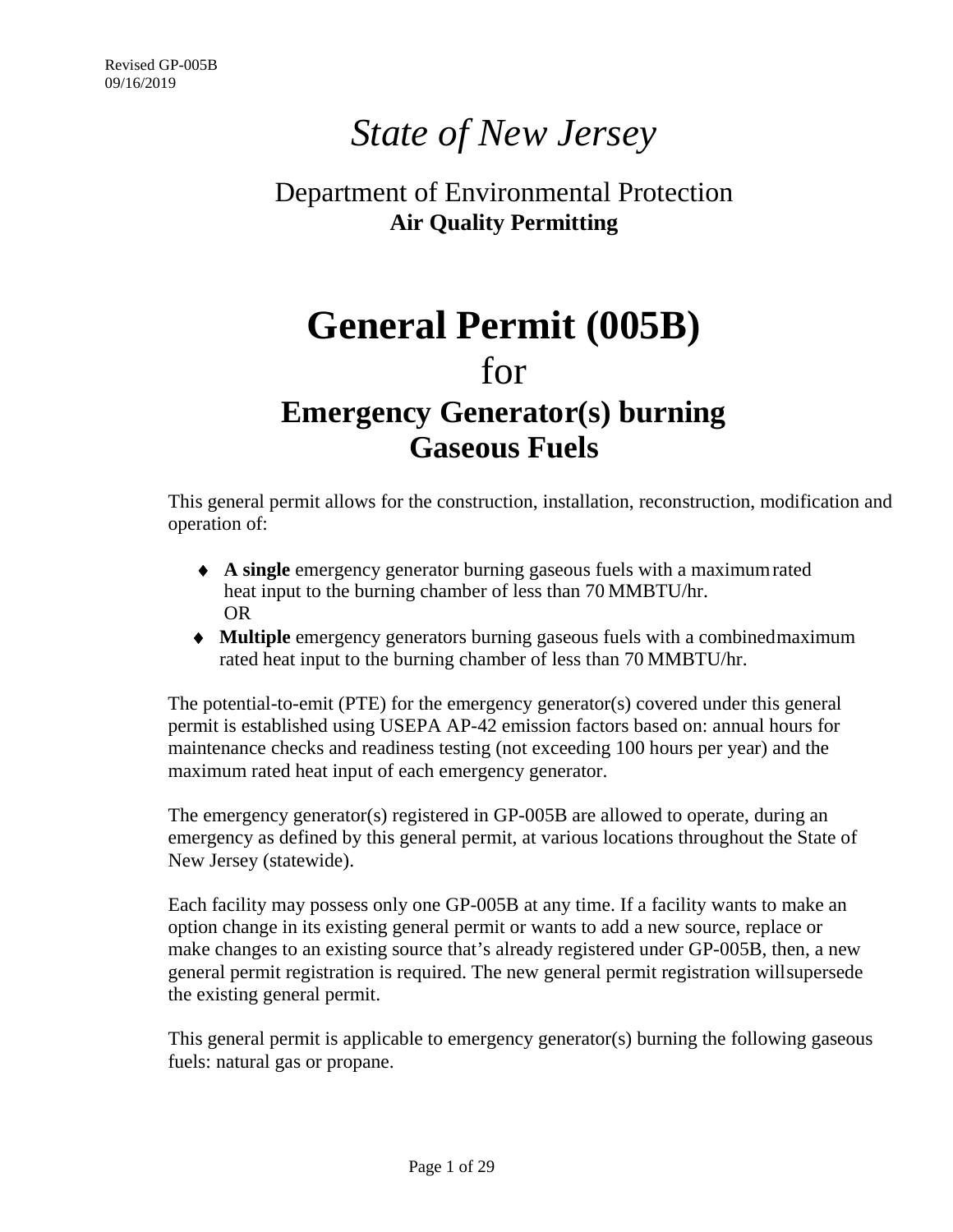#### **I. DEFINITIONS**

The terms used in this General Permit shall have the meanings given to them in N.J.A.C. 7:27-et seq. or as listed below:

**"Area Source of HAPS"** means any stationary source of hazardous air pollutants (HAPs) that is not a major source (emitting 10 tons per year or more of any one HAP or 25 tons per year or more of any combination of HAPs) as defined in 40 CFR 63.2.

**"Certified Stationary Internal Combustion Engine"** means an engine that belongs to an engine family that has a certificate of conformity that complies with the emission standards and requirements in 40 CFR part 60.4230, et. seq.,40 CFR part90, 40 CFR Part 1048, or 40 CFR part 1054, as appropriate.

**"Certificate of Conformity"** means a certificate issued by EPA to the manufacturer of the stationary internal combustion engine that the engine is certified and conforms to the emission standards and requirements in 40 CFR part 90, 40 CFR part 1048, or 40 CFR part 1054, as applicable.

**"Commercial Emergency Stationary RICE"** means an emergency stationary RICE used in commercial establishments including but not limited to office buildings, hotels, stores, telecommunications facilities, restaurants, financial institutions, banks, doctor's offices, sports and performing arts facilities.

**"Date of manufacture" or "manufacture date"** means the date the engine is originally manufactured as per 40 CFR Part 60.4248. The Date of manufacture is the same as "model year" found in USEPA Certificate of Conformity.

**"Department"** means the New Jersey Department of Environmental Protection.

**"Emergency"** means any situation that arises from sudden and reasonably unforeseeable events beyond the control of an owner or operator of a facility, such as an unforeseen system capacity shortage caused by an act of God, that requires immediate corrective action to prevent system collapse or to restore normal operations at the facility.

**"Emergency Generator"** means a combustion source that:

- 1. Is located at a facility and produces mechanical or thermal energy, or electrical power exclusively for use at the facility; and
- 2. Is the source of mechanical or thermal energy, or electrical power when the primary source of energy is unavailable as a result of;

i. A power disruption that results from construction, repair, or maintenance activity at the facility. Operation of the combustion source under this subparagraph is limited to 30 days in any calendar year, not including operation during the performance of normal testing and maintenance procedures, as recommended in writing by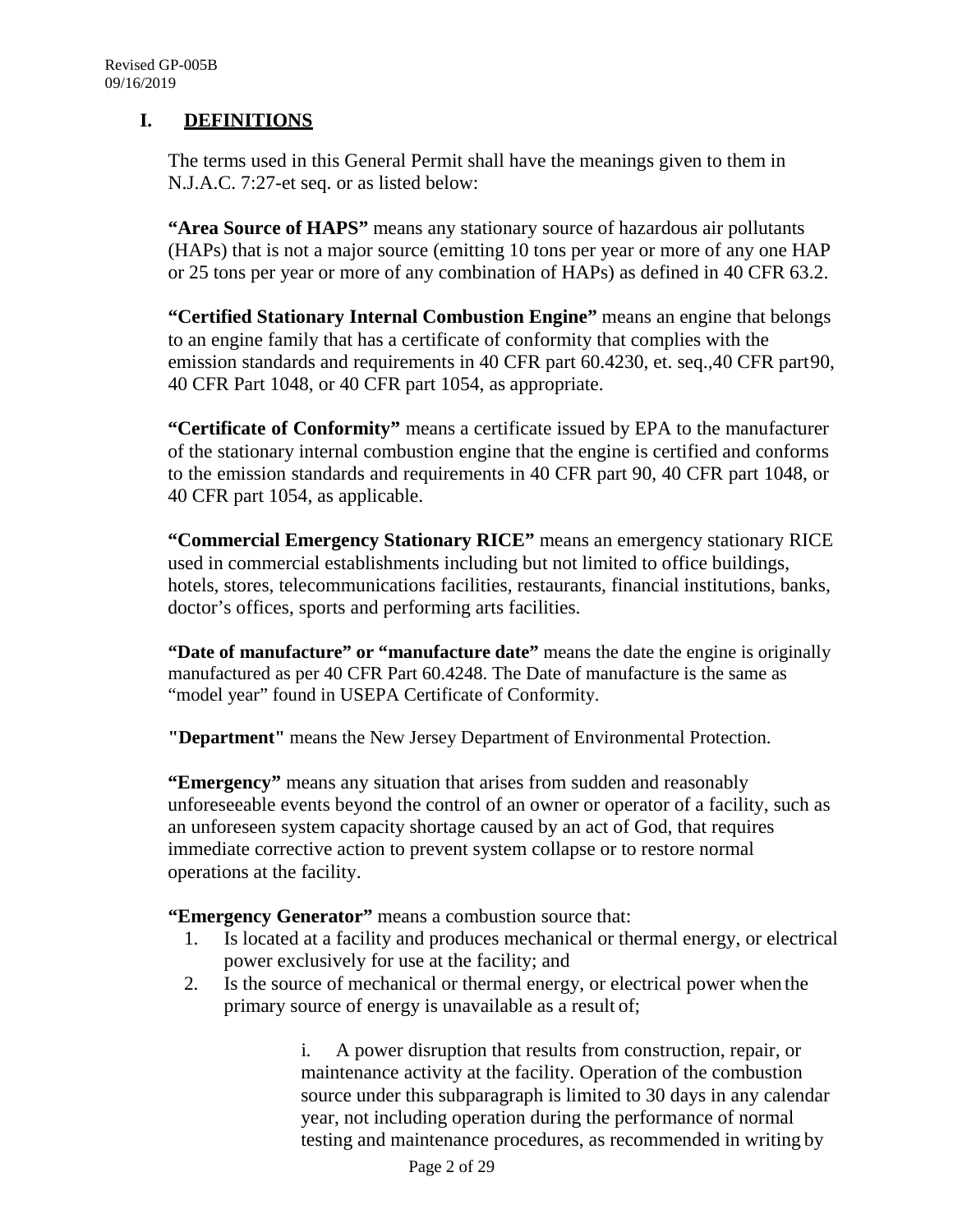the manufacturer, the facility's standard operating procedure, and/or as required in writing by a Federal or State law or regulation; provided at N.J.A.C. 7:27-19.2(d)1;

ii. A power outage or the primary source of mechanical or thermal energy because of an emergency;or

iii. A voltage reduction issued by PJM and posted on the PJM internet website (www.pjm.com) under the "emergency procedures" menu.

**"Gaseous Fuels"** means natural gas and propane.

**"ICE"** means Internal Combustion Engine

**"Institutional Emergency Stationary RICE"** means an emergency stationary RICE used in institutional establishments including but not limited to medical centers, nursing homes, research centers, institutions of higher education, correctional facilities, elementary and secondary schools, libraries, religious establishments, police stations, and fire stations.

**"Lean Burn Engine"** means any two-stroke or four-stroke spark ignited engine that does not meet the definition of a rich burn engine.

**"Liquefied Petroleum (LPG) Gas"** means any liquefied hydrocarbon gas obtained as a by-product in petroleum refining or natural gas production.

**"Maximum Achievable Control Technology"** Subpart ZZZZ means the federal Maximum Achievable Control Technology Standards (MACT) Subpart ZZZZ "National Emission Standards for Hazardous Air Pollutants for Stationary Reciprocating Internal Combustion Engines" codified at 40 CFR 63.6580 et. seq.

**"Maximum Rated Heat Input"** means the maximum amount of fuel a combustion source is able to combust in a given period as stated by the manufacturer of the combustion source. This term is expressed in BTUs per hour (HHV), based on the **h**igher **h**eating **v**alue of the fuel.

**"MMBTU/hr (HHV)"** means a unit of measure of heat input rate expressed as Millions of British Thermal Units per hour, based on the higher heating value of the fuel (HHV).

**"New Source Performance Standards"** Subpart JJJJ means the federal New Source Performance Standards Subpart (NSPS) JJJJ—Standards of Performance for Stationary Spark Ignition Internal Combustion Engines codified at 40 CFR 60.4230 et. seq.

**"Non-Resettable Hour Meter"** means a meter which records all periods of engine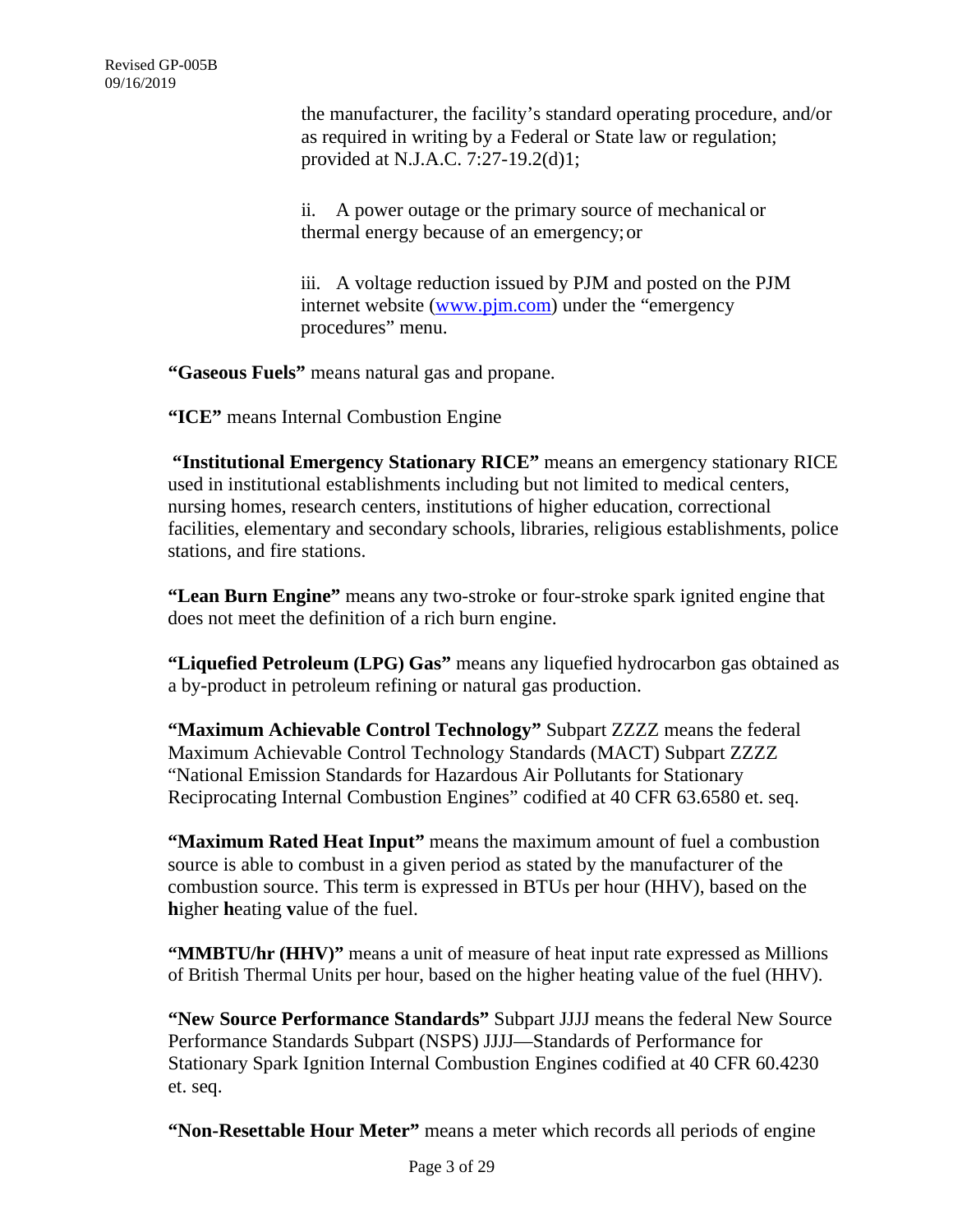operation as cumulative hours that cannot be reset to zero or any other value other than cumulative recorded time.

**"Non-road Engine"** means a spark-ignition non-road engine as defined in 40 CFR Part 1048.801.

**"Residential Emergency Stationary RICE"** means an emergency stationary RICE used in residences including but not limited to homes or apartment buildings.

**"RICE"** means Reciprocating Internal Combustion Engine

**"Rich Burn Engine"** means any four-stroke spark ignited engine where the manufacturer's recommended operating air/fuel ratio divided by the stoichiometric air/fuel ratio at full load conditions is less than or equal to 1.1. Engines originally manufactured as rich burn engines, but modified prior to June 12, 2006, with passive emission control technology for  $NO<sub>X</sub>$  (such as pre-combustion chambers) will be considered lean burn engines. Also, existing engines where there are no manufacturer's recommendations regarding air/fuel ratio will be considered a rich burn engine if the excess oxygen content of the exhaust at full load conditions is less than or equal to 2 percent.

**"SI Engine"** means Spark Ignition Engine

## **II. AUTHORITY**

This General Permit is issued under the authority of N.J.S.A 26:2C-9.2. This General Permit shall allow for inspection and evaluation to assure conformance with all provisions of N.J.A.C. 7:27 et seq. An opportunity for public comment on this General Permit was provided on June 17, 2019.

## **III. APPLICABILITY**

This general permit allows for the construction, installation, reconstruction, modification and operation of:

- ♦ **A single** emergency generator burning gaseous fuels with a maximumrated heat input to the burning chamber of less than 70 MMBTU/hr. OR
- ♦ **Multiple** emergency generators burning gaseous fuels with a combinedmaximum rated heat input to the burning chamber of less than 70 MMBTU/hr.

The potential-to-emit (PTE) for the emergency generator(s) covered under this general permit is established using USEPA AP-42 emission factors based on: annual hours for maintenance checks and readiness testing (not exceeding 100 hours per year) and the maximum rated heat input of each emergency generator.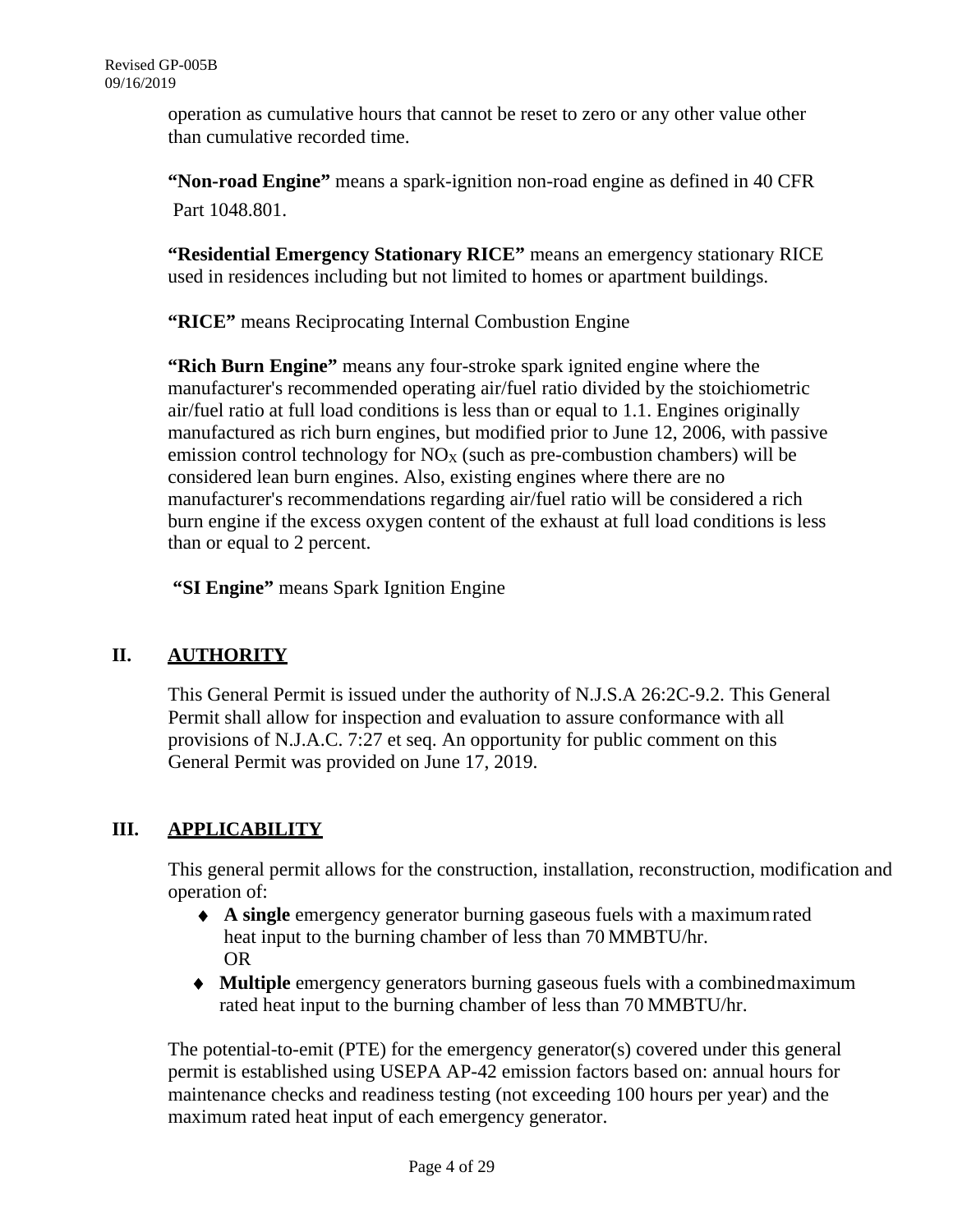The emergency generator(s) registered in GP-005B are allowed to operate, during an emergency as defined by this general permit, at various locations throughout the State of New Jersey (statewide).

Each facility may possess only one GP-005B at any time. If a facility wants to make an option change in its existing general permit or wants to add a new source, replace or make changes to an existing source that's already registered under GP-005B, then, a new general permit registration is required. The new general permit registration willsupersede the existing general permit.

This general permit is applicable to emergency generator(s) burning the following gaseous fuels: natural gas or propane.

#### **IV. EXCLUSIONS**

#### **This general permit cannot be used to register the following equipment:**

- 1. A boiler, heater or turbine.
- 2. Fire pumps as defined by National Fire Protection Association NFPA-20 regulations.
- 3. An emergency generator that combust other fuels than natural gas or propane.
- 4. Emergency generators subject to Standards of Performance for Stationary Spark Ignition Internal Combustion Engines (NSPS JJJJ) which are required to be stack tested pursuant to 40 CFR 60.4243.
- 5. An emergency generator which requires greater than 100 hours per yearfor for maintenance checks and readiness testing.
- 6. An emergency generator covered by a contract to operate during emergency demand response periods, peak shaving, or any othersimilar financial agreement.
- 7. An emergency generator which makes the facility a **MAJOR** source for hazardous air pollutants HAPs, as determined by facility's ownevaluation, as defined in 40 CFR 63 (National Emission Standards for Hazardous Air Pollutants for SourceCategories).

#### **V. EQUIPMENT / CONTROL SPECIFICATIONS**

 $\Box$  The Permittee shall retain on site the following records for each emergency generator:

1. The maximum rated heat input of the engine, in millions of BTU perhour (HHV), per manufacturer's specifications, and

2. The nameplate power output rating of the generator (HP or kW), and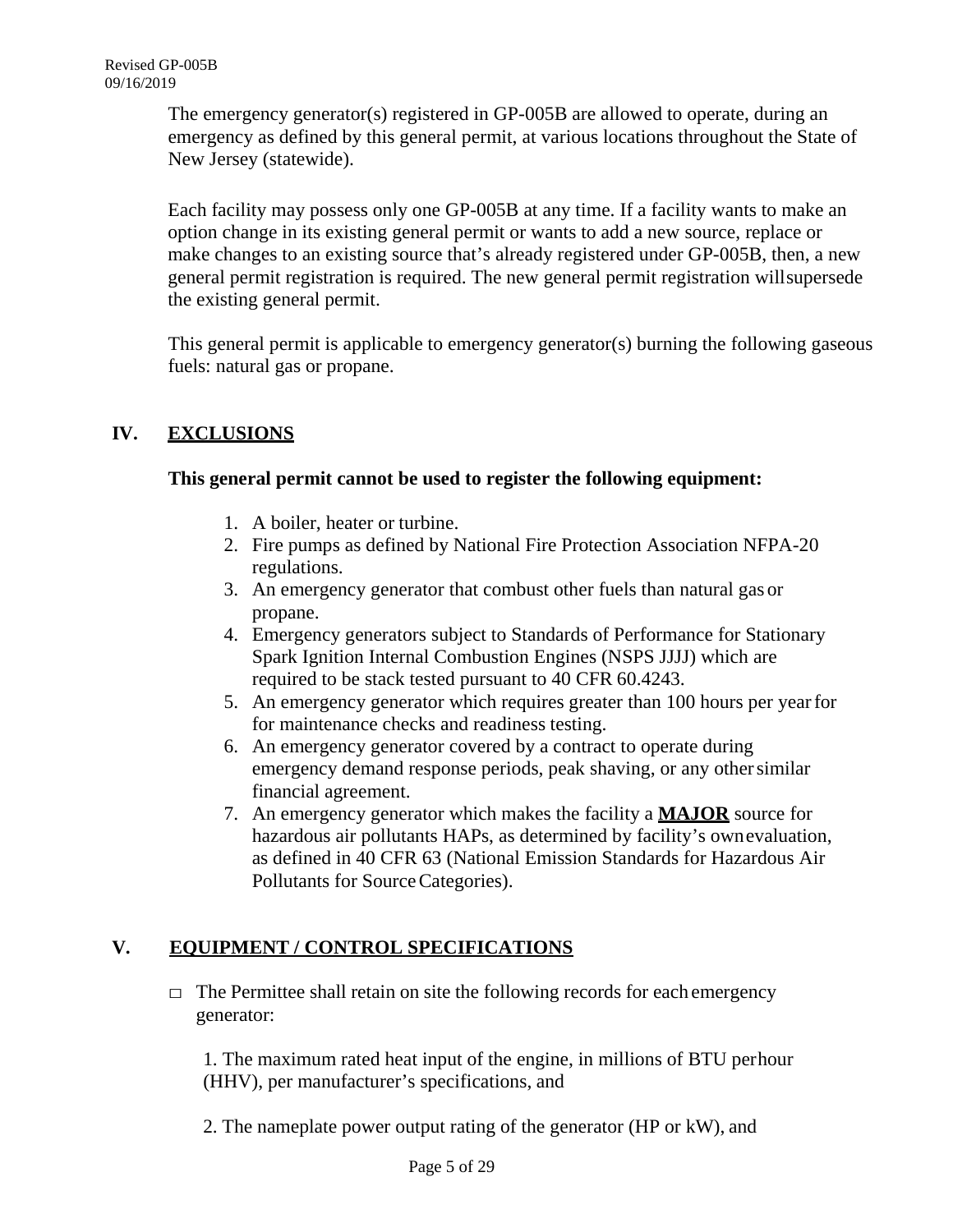3. Written manufacturer's specifications or written standard operating procedures prepared by the owner or operator.

- $\Box$  The following emergency generators which commence construction after June 12, 2006 and manufactured on or after January 1, 2009 shall be certified to conform to the emissions standards and requirements outlined at the Standards of Performance for Stationary Spark Ignition Internal Combustion Engines (NSPS JJJJ) for owners and operators specified at 40 CFR 60.4233. For the purpose of this section, the date that construction commences is the date the engine is ordered by the owner or operator:
	- 1. All rich burn engines using LPG (propane) are required to be certified.
	- 2. All spark ignition natural gas and lean burn LPG (Propane) emergency generator(s) are voluntarily certified by the manufacturer. GP-005B only allows certified engines with a certificate of conformity by EPA under the voluntary manufacturer certification program.
- $\Box$  Emergency generator(s), constructed or reconstructed before June 12, 2006, are subject to the State requirements and may be subject to the National Emission Standard for Hazardous Air Pollutants for Stationary Reciprocating Internal Combustion Engines (MACT Subpart ZZZZ).
- $\Box$  Emergency generator(s), constructed on or after June 12, 2006 and before January 1, 2009 are subject to the State requirements only.

## **VI. POTENTIAL TO EMIT**

The PTE for criteria pollutants in tons per year, are calculated automatically based on AP-42 emission factors, maximum rated heat input and hours of testing and maintenance entered by the Permittee on the registration form. If multiple emergency generators are registered, the PTE will be the sum of all emergency generators emissions listed on the registration form.

## **VII. SUBMITTAL / CONTACT INFORMATION**

For assistance or contact information please go to one of the following resources:

- 1. Air Compliance and Enforcement at: <http://www.nj.gov/dep/enforcement/air.html>
- 2. Small Business Assistance Program at <http://www.nj.gov/dep/sage/sbap/>
- 3. Bureau of Air Permits at: <http://www.nj.gov/dep/aqpp/>
- 4. Bureau of Technical Services: <http://www.nj.gov/dep/bts/>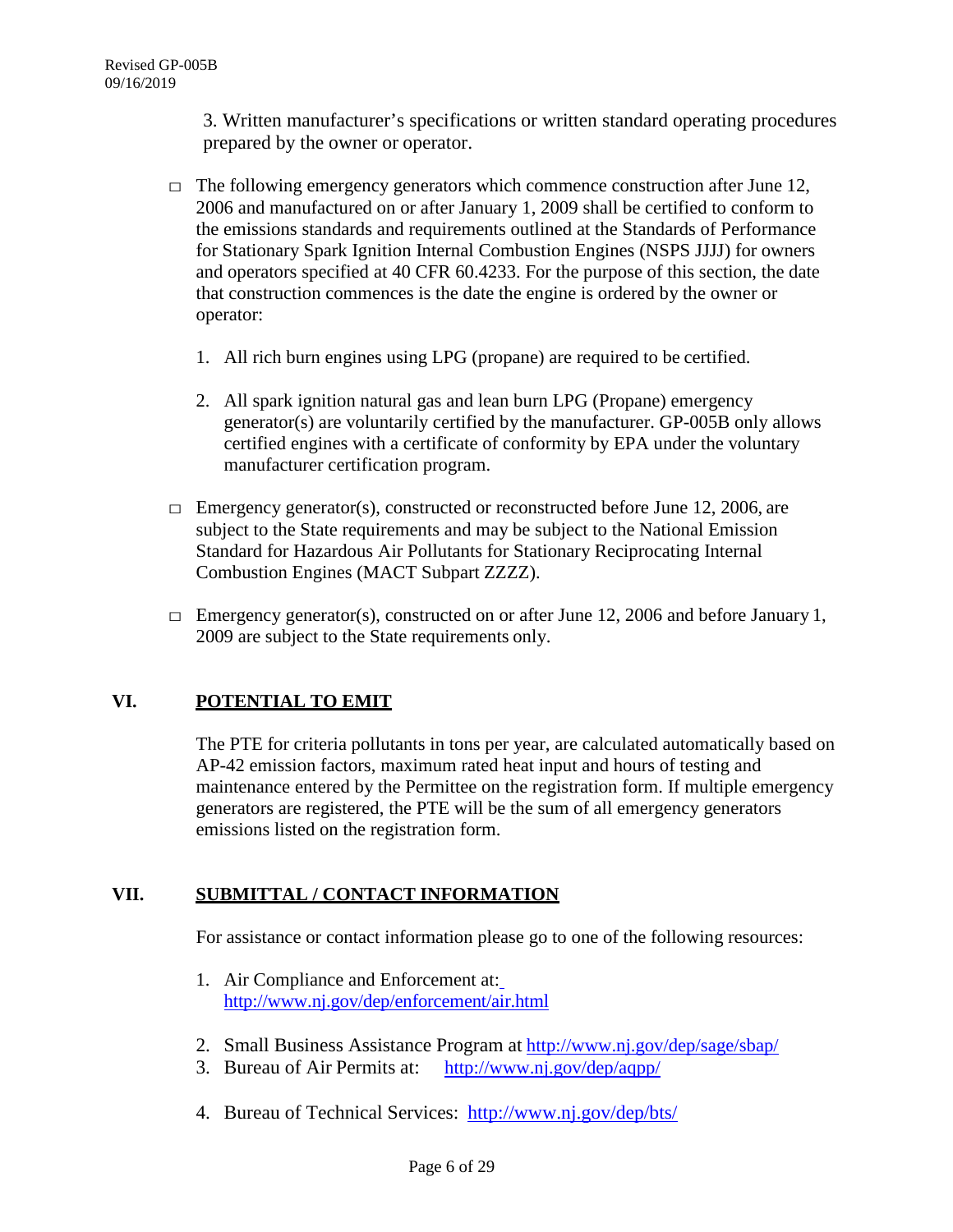- 5. USEPA Region 2 Director, Division of Enforcement & Compliance Assistance 290 Broadway New York, New York 10007-1866 <http://www.epa.gov/region2/air>
- 6. Federal Requirements:
	- **40 CFR Part 60 Subpart JJJJ** Standards of Performance for Stationary Spark Ignition Internal Combustion Engines at [http://www.ecfr.gov](http://www.ecfr.gov/) (Title 40; Browse Parts: 60.1 – 60.5430; Subpart JJJJ Part 60.4230)
	- For Rule, Technical and Implementation questions about Subpart JJJJ rule; <http://www.epa.gov/ttn/atw/icengines/>
	- **40 CFR Part 63, Subpart ZZZZ** National Emission Standard for Hazardous Air Pollutants (NESHAP) for Reciprocating Internal Combustion Engines (RICE) at [http://www.ecfr.gov](http://www.ecfr.gov/) (Title 40; Part 63; Browse Parts: 63.6580 – 63.8830; Subpart ZZZZ 63.6580); and General Provisions for 40 CFR Part 63 at [http://www.ecfr.gov](http://www.ecfr.gov/) (Title 40; Part 63; Browse Parts: 63.1 – 63.599; Subpart A-General Provisions)
	- For Rule, Technical and Implementation questions about Subpart ZZZZ rule; <http://www.epa.gov/airtoxics/ZZrice/ricepg.html>

## **VIII. COMPLIANCE PLAN**

The equipment covered by this General Permit is subject to the applicable requirements listed on the following pages.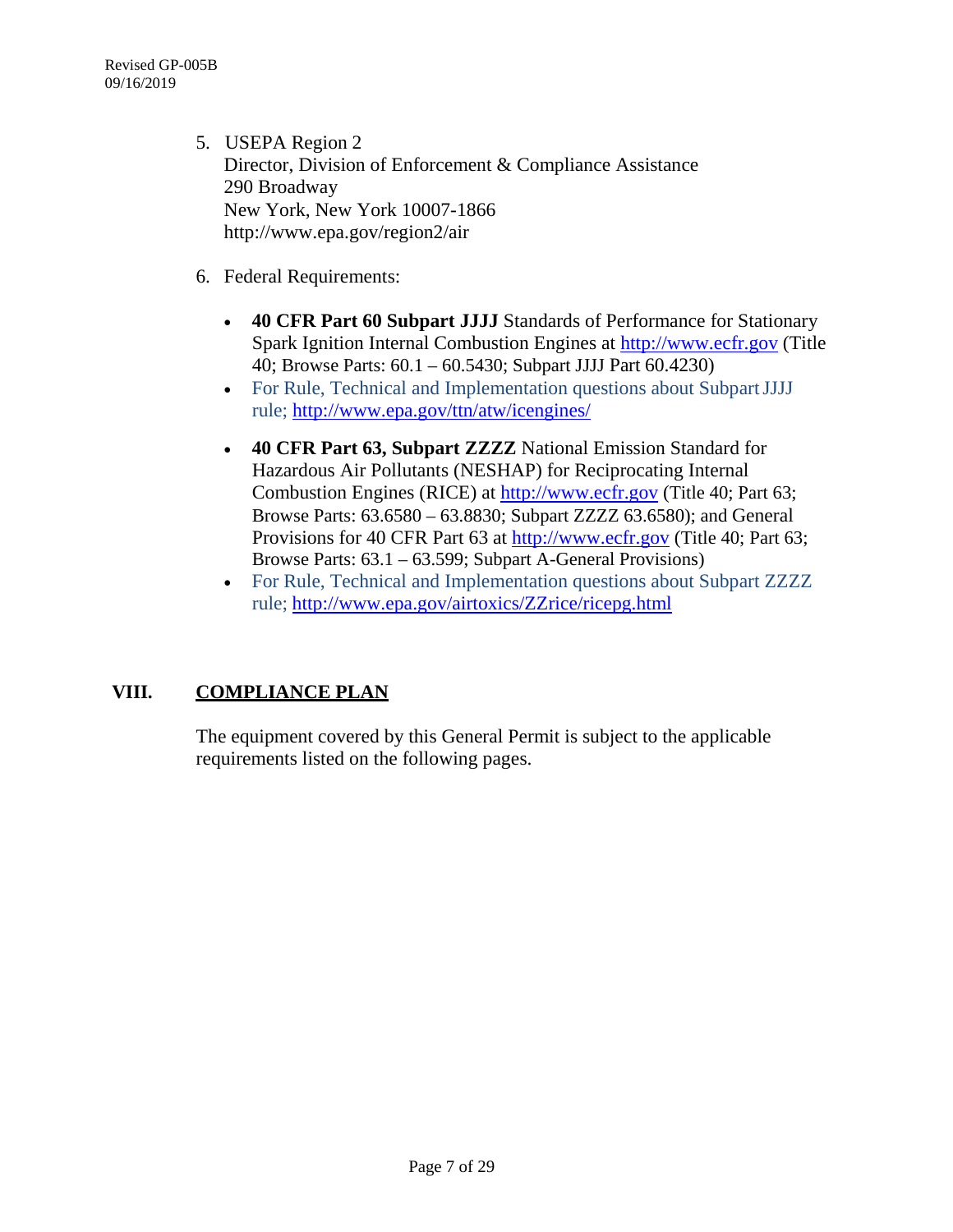#### **COMPLIANCE PLAN: Emergency Generator(s) burning Gaseous Fuels**

| <b>Item</b><br>N <sub>o</sub> | <b>Applicable Requirement</b>                                                                                                                                                                                                                                                                                                                 | <b>Monitoring Requirement</b> | <b>Record keeping Requirement</b> | Submittal/<br><b>Action</b> |
|-------------------------------|-----------------------------------------------------------------------------------------------------------------------------------------------------------------------------------------------------------------------------------------------------------------------------------------------------------------------------------------------|-------------------------------|-----------------------------------|-----------------------------|
| 1.                            | All conditions contained in the<br>document "General Procedures<br>for General Permits" posted at<br>the web page address,<br>http://www.nj.gov/dep/aqpp/gen<br>proc.htm in addition to this<br>Compliance Plan, shall also be<br>subject to enforcement.<br>$[N.J.A.C.7:27-8.13(a)]$                                                         | None.                         | None.                             | None.                       |
| 2.                            | All emergency generator(s) are<br>subject to the State<br><b>Requirements below from</b><br>Item $#3$ to Item $#13$ .<br>In addition, Federal<br>requirements may also apply;<br>NSPS, Subpart JJJJ from<br>Item $#14$ to Item $#23$ .<br><b>OR</b><br><b>MACT, Subpart ZZZZ</b> from<br>Item $#24$ to Item $#34$ .<br>[N.J.A.C 7:27-8.13(a)] | None.                         | None.                             | None.                       |
| 3.                            | During operation of the<br>emergency generator(s), the<br>Permittee shall not cause, suffer,<br>allow or permit smoke the shade<br>or appearance of which is darker<br>than number 1 on the<br>Ringelmann smoke chart or<br>greater than 20 percent opacity,                                                                                  | None.                         | None.                             | None.                       |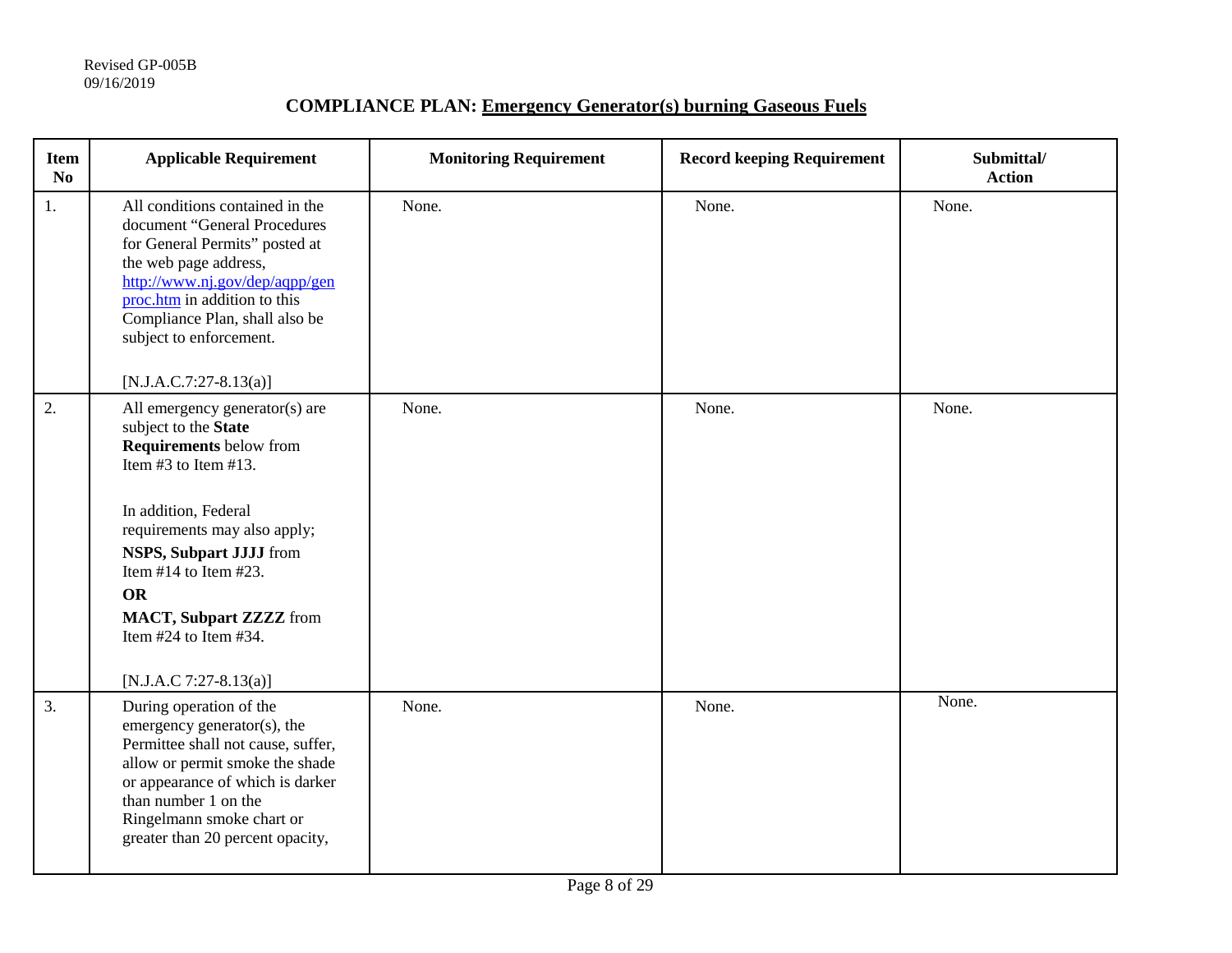| Revised GP-005B<br>09/16/2019 |  |  |
|-------------------------------|--|--|
|                               |  |  |
|                               |  |  |
|                               |  |  |
|                               |  |  |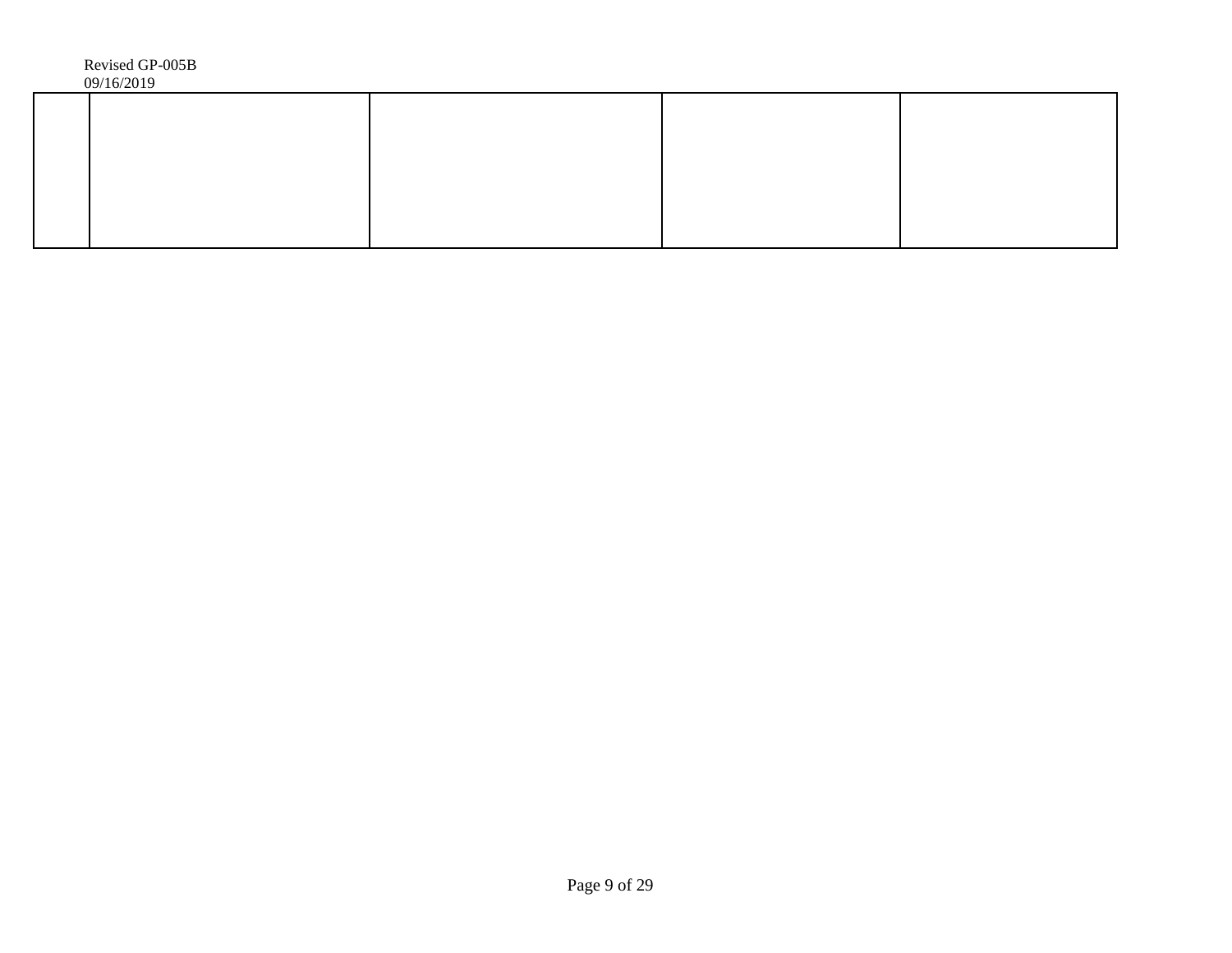|                  | exclusive of visible condensed<br>water vapor, to be emitted into<br>the outdoor air from the<br>combustion of fuel in any<br>emergency generator for a<br>period of more than 10<br>consecutive seconds.<br>$[N.J.A.C. 7:27-3.5]$                                                                                                                                                                                                                                                                                                                        |       |       |                                                                                                                                                                                                                                                                                                                                                                                                                           |
|------------------|-----------------------------------------------------------------------------------------------------------------------------------------------------------------------------------------------------------------------------------------------------------------------------------------------------------------------------------------------------------------------------------------------------------------------------------------------------------------------------------------------------------------------------------------------------------|-------|-------|---------------------------------------------------------------------------------------------------------------------------------------------------------------------------------------------------------------------------------------------------------------------------------------------------------------------------------------------------------------------------------------------------------------------------|
| $\overline{4}$ . | Maximum No. of Billable<br>Compliance Inspections $\leq 4$<br>inspections. The equipment<br>covered by this permit will be<br>subject to inspection fees for the<br>maximum periodic compliance<br>inspections (as defined in N.J.A.C.<br>$7:27-8.1$ ) over the life of the<br>Certificate, after it receives final<br>approval for a five year duration.<br>The permittee will be invoiced for<br>a service fee per inspection<br>pursuant to N.J.A.C. 7:27-8.6 after<br>the periodic compliance<br>inspection is conducted.<br>[N.J.A.C. 7:27-8.13(e)]. | None. | None. | None.                                                                                                                                                                                                                                                                                                                                                                                                                     |
| 5.               | This equipment shall not cause<br>any air contaminant, including<br>an air contaminant detectable by<br>the sense of smell, to be present<br>in the outdoor atmosphere in<br>such quantity and duration<br>which is, or tends to be,<br>injurious to human health or<br>welfare, animal or plant life or<br>property, or would unreasonably<br>interfere with the enjoyment of<br>life or property, except in areas<br>over which the owner or<br>operator has exclusive use or<br>occupancy.                                                             | None. | None. | Any operation of the<br>equipment which may<br>cause a release of air<br>contaminants in a quantity<br>or concentration which<br>poses a potential threat to<br>public health, welfare, or<br>the environment or which<br>might reasonably result in<br>citizen complaints shall be<br>reported by the Permittee<br>as required by the Air<br>Pollution Control Act.<br>Such notification shall be<br>made by calling the |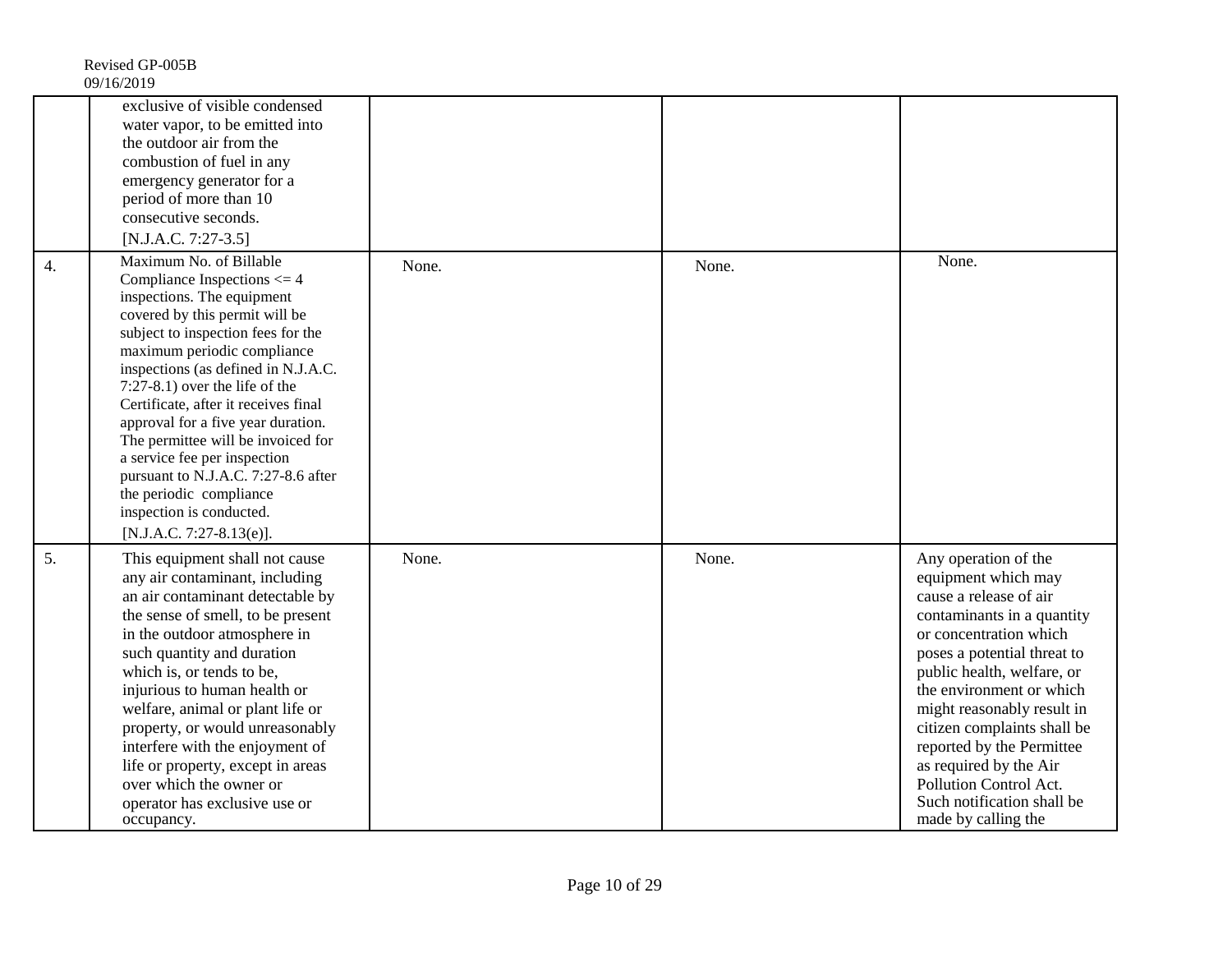|    | $[N.J.A.C. 7:27-5]$                                                                                                                                                                                                                                                                                                                                                                                                                                                                                                                |                                                                                                                                                                                                                                                             |                                                                                                                                                                                                                                                                                                                                                                                                                                                                                                                                                                                                                                                                                                       | <b>Environmental Action</b><br>Hotline at (877) 927-6337.<br>$[N.J.S.A. 26:2C-19(e)]$ |
|----|------------------------------------------------------------------------------------------------------------------------------------------------------------------------------------------------------------------------------------------------------------------------------------------------------------------------------------------------------------------------------------------------------------------------------------------------------------------------------------------------------------------------------------|-------------------------------------------------------------------------------------------------------------------------------------------------------------------------------------------------------------------------------------------------------------|-------------------------------------------------------------------------------------------------------------------------------------------------------------------------------------------------------------------------------------------------------------------------------------------------------------------------------------------------------------------------------------------------------------------------------------------------------------------------------------------------------------------------------------------------------------------------------------------------------------------------------------------------------------------------------------------------------|---------------------------------------------------------------------------------------|
| 6. | The maximum annual operating<br>hours for normal testing and<br>maintenance per emergency<br>generator shall not exceed the<br>hours as selected by the<br>Permittee in the registration<br>form, not to exceed 100 hours<br>per year per emergency<br>generator.<br>The limit on the allowable hours<br>for normal testing and<br>maintenance is in accordance<br>with the documentation from<br>manufacturer, the vendor,<br>company policy or the insurance<br>company associated with the<br>engine.<br>[N.J.A.C 7:27-8.13(a)] | Hours of Operation:<br>Monitor by non-resettable<br>totalizing hour monitor<br>continuously. The Permittee shall<br>install, calibrate and maintain the<br>monitor(s) in accordance with the<br>manufacturer's specifications.<br>$[N.J.A.C. 7:27-8.13(d)]$ | Recordkeeping by manual<br>logging of parameter or<br>storing data in a computer<br>data system. The<br>Permittee shall record the<br>following information for<br>each Emergency<br>Generator for each site<br>upon occurrence of event:<br>The reason for its<br>operation;<br>2. The date(s) of<br>operation and the start-up<br>& shutdown time;<br>3. The total operating<br>time for testing or<br>maintenance based on the<br>Emergency Generator(s)'<br>hour meter; and<br>4. The name of the<br>operator.<br>All records shall be<br>maintained for a period of<br>no less than five years and<br>made readily accessible to<br>the Department upon<br>request.<br>$[N.J.A.C. 7:27-8.13(d)]$ | None.                                                                                 |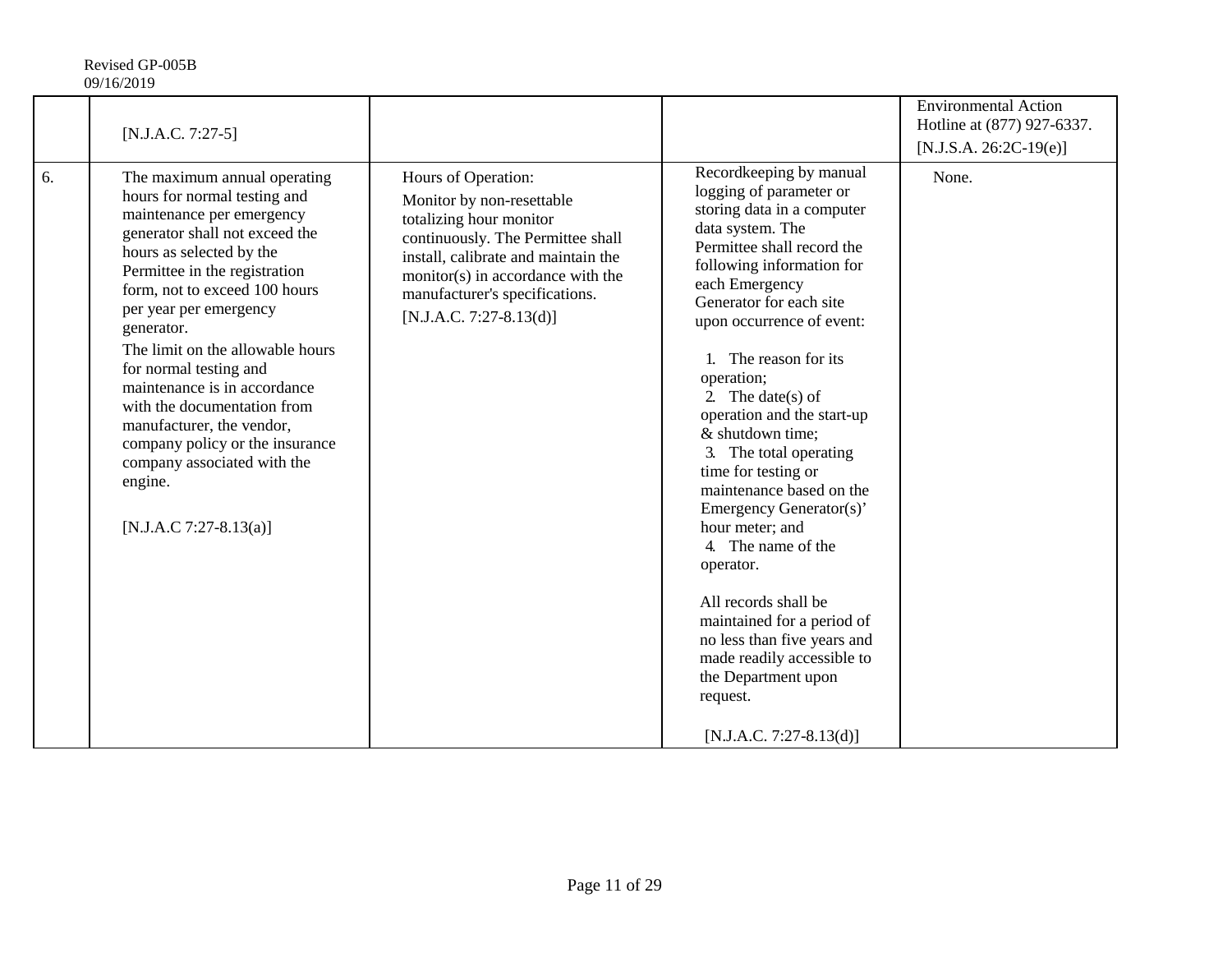|    | 0/110/201/                                                                                                                                                         |       |                                                                    |       |
|----|--------------------------------------------------------------------------------------------------------------------------------------------------------------------|-------|--------------------------------------------------------------------|-------|
| 7. | The Permittee shall keep records<br>of the following for the life of<br>the equipment:                                                                             | None. | Keep records in<br>accordance with this<br>applicable requirement. | None. |
|    | The maximum rated gross<br>1.<br>heat input in MMBTU per<br>hour (HHV), per<br>manufacturer's<br>specifications or<br>calculated from maximum<br>fuel consumption. |       | [N.J.A.C 7:27-8.13(d)]                                             |       |
|    | Generator's maximum<br>2.<br>rated power output in kW<br>or HP.                                                                                                    |       |                                                                    |       |
|    | Engine model year.<br>3.                                                                                                                                           |       |                                                                    |       |
|    | $[N.J.A.C. 7:27-8.13(a)]$                                                                                                                                          |       |                                                                    |       |
|    |                                                                                                                                                                    |       |                                                                    |       |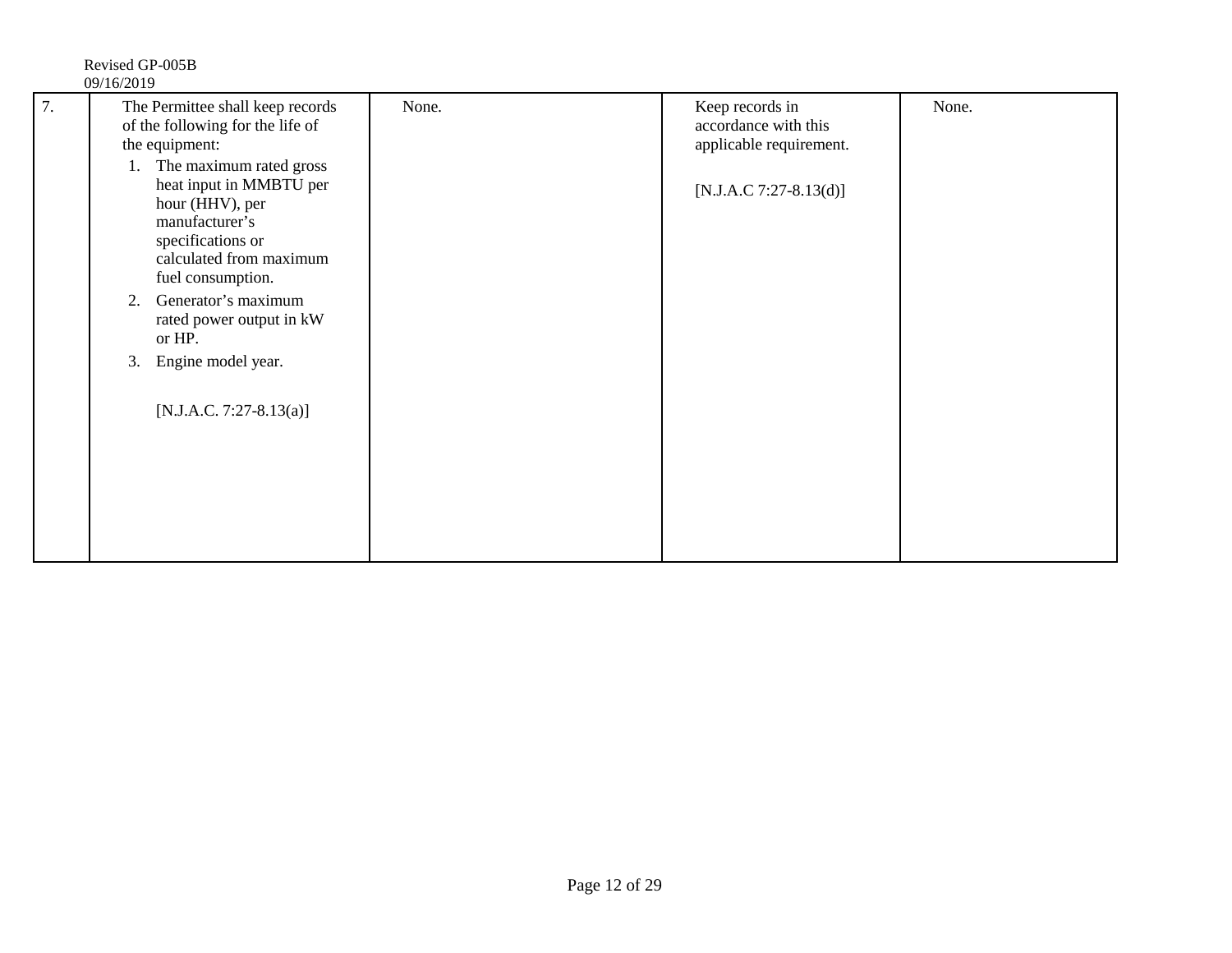|    | 0/10/201/                                                                                                                                                                                                                                                                                                                                                                                                                                                                                                                                                                                                                                                                                                                                                                                                                                                                                                                                                                                                                                    |                                                                                                                                                                                                                                                                |                                                                                                                                                                                                                                                                                                                                                                                                                                                                                                                                                                                                                                                                                                                                                                                                                                                                                                                                                                                                          |       |
|----|----------------------------------------------------------------------------------------------------------------------------------------------------------------------------------------------------------------------------------------------------------------------------------------------------------------------------------------------------------------------------------------------------------------------------------------------------------------------------------------------------------------------------------------------------------------------------------------------------------------------------------------------------------------------------------------------------------------------------------------------------------------------------------------------------------------------------------------------------------------------------------------------------------------------------------------------------------------------------------------------------------------------------------------------|----------------------------------------------------------------------------------------------------------------------------------------------------------------------------------------------------------------------------------------------------------------|----------------------------------------------------------------------------------------------------------------------------------------------------------------------------------------------------------------------------------------------------------------------------------------------------------------------------------------------------------------------------------------------------------------------------------------------------------------------------------------------------------------------------------------------------------------------------------------------------------------------------------------------------------------------------------------------------------------------------------------------------------------------------------------------------------------------------------------------------------------------------------------------------------------------------------------------------------------------------------------------------------|-------|
| 8. | The Emergency Generator(s)<br>shall be operated only under the<br>following situations:<br>During the performance of<br>$\bullet$<br>normal testing and<br>maintenance procedures, as<br>recommended in writing by<br>the manufacturer, the facility's<br>standard operating procedure,<br>and/or as required in writing<br>by a Federal or State law or<br>regulation; or<br>When there is a power outage or<br>$\bullet$<br>the facility's primary source of<br>mechanical or thermal energy fails<br>because of an emergency; or when<br>the power disruption resulted from<br>construction, repair, or<br>maintenance activity (CRM) at the<br>facility. Operation of the<br>emergency generator under<br>construction, repair, or<br>maintenance activity is limited to<br>30 days in any calendar year; or<br>When there is a voltage<br>$\bullet$<br>reduction issued by PJM and<br>posted on the PJM internet<br>website (www.pjm.com) under<br>the "Emergency Procedures"<br>menu.<br>[N.J.A.C.7:27-8] and<br>$[N.J.A.C.7:27-19.1]$ | Hours of Operation: Monitor by<br>non-resettable totalizing hour<br>monitor continuously. The<br>Permittee shall install, calibrate<br>and maintain the monitor( $s$ ) in<br>accordance with the<br>manufacturer's specifications.<br>$[N.J.A.C 7:27-8.13(d)]$ | Recordkeeping by manual<br>logging of parameter or<br>storing data in a computer<br>data system. The<br>Permittee shall record the<br>following information for<br>each Emergency<br>Generator for each site:<br>(a) Once per month, the<br>total operating time<br>from the generator's<br>hour meter, and the<br>monthly hours of<br>operation for<br>emergency use and<br>during power<br>disruption from CRM.<br>Document if the<br>emergency use was due<br>to internal or external<br>loss of primary source<br>of energy, or due to a<br>fire or flood. If internal<br>loss at the facility,<br>document the<br>emergency and/or<br>CRM that occurred, the<br>damages to the primary<br>source of emergency<br>and the amount of time<br>needed for repairs;<br>(b) If a voltage reduction is<br>the reason for use of the<br>Emergency<br>Generator(s), a copy of<br>the voltage reduction<br>notification from PJM or<br>other documentation of<br>the voltage reduction,<br>upon occurrence of | None. |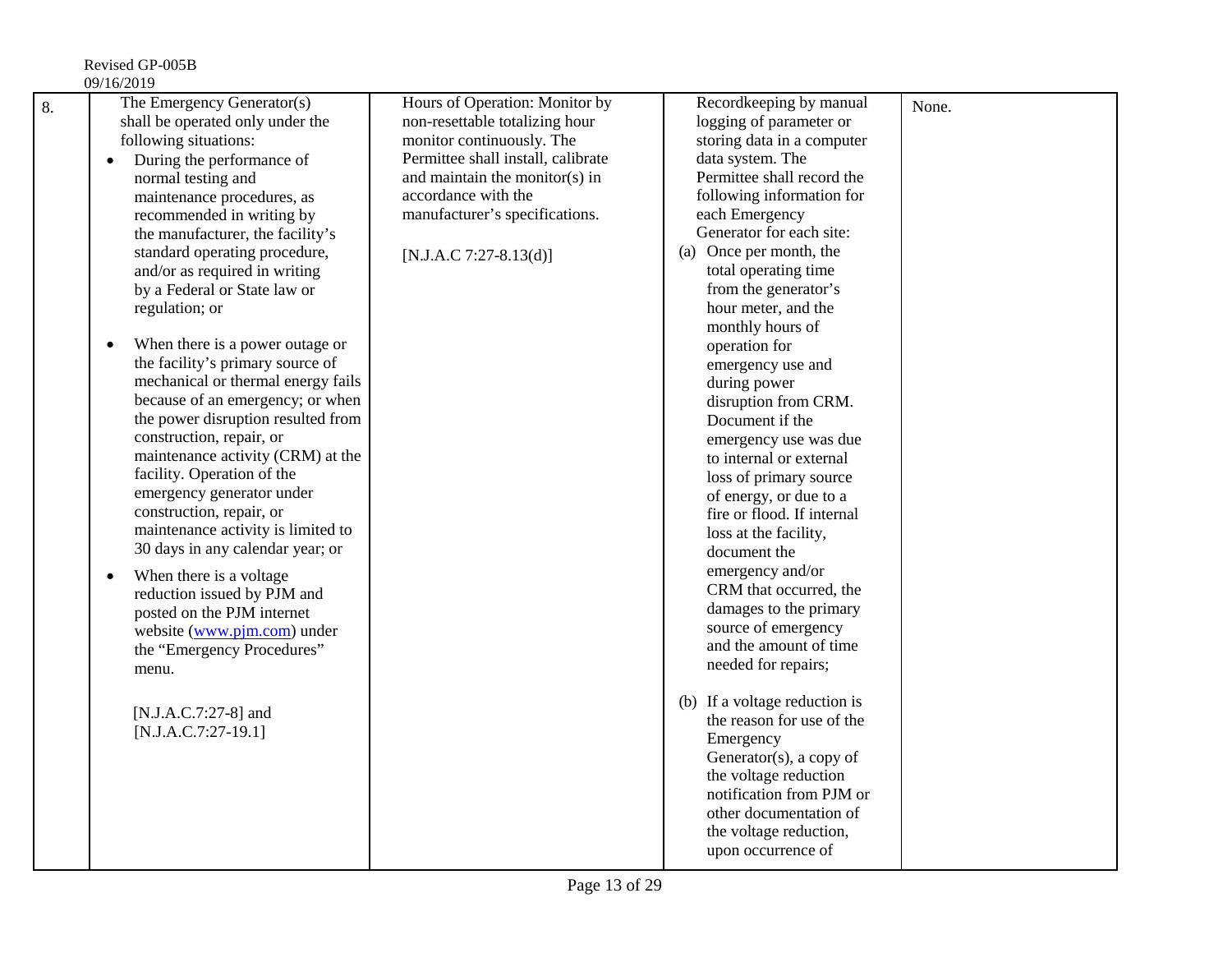|  | event; and                         |  |
|--|------------------------------------|--|
|  | (c) If testing or maintenance      |  |
|  | is the reason for the              |  |
|  |                                    |  |
|  | operation of the                   |  |
|  | Emergency Generator(s),            |  |
|  | the Permittee shall record         |  |
|  | the following upon                 |  |
|  | occurrence of event:               |  |
|  | 1. The reason for its              |  |
|  | operation.                         |  |
|  | 2. The date(s) of operation        |  |
|  | and the start-up & shutdown        |  |
|  | time;                              |  |
|  | 3. The total operating time        |  |
|  | for testing or maintenance         |  |
|  | based on the Emergency             |  |
|  | Generator(s)' hour meter;          |  |
|  | and                                |  |
|  | 4. The name of the                 |  |
|  | operator; and                      |  |
|  |                                    |  |
|  | (d) Location where the             |  |
|  | <b>Emergency Generator</b>         |  |
|  | was operated during an             |  |
|  | emergency as defined in            |  |
|  | N.J.A.C. 7:27-19.1.                |  |
|  |                                    |  |
|  | The Permittee of an Emergency      |  |
|  | Generator shall maintain the       |  |
|  | records on site for a period of no |  |
|  | less than five years after the     |  |
|  | record was made and shall make     |  |
|  | the records readily available to   |  |
|  | the Department or EPA upon         |  |
|  | request.                           |  |
|  | ${N.J.A.C.7:27-8.13(d)}$           |  |
|  |                                    |  |
|  |                                    |  |
|  |                                    |  |
|  |                                    |  |
|  |                                    |  |
|  |                                    |  |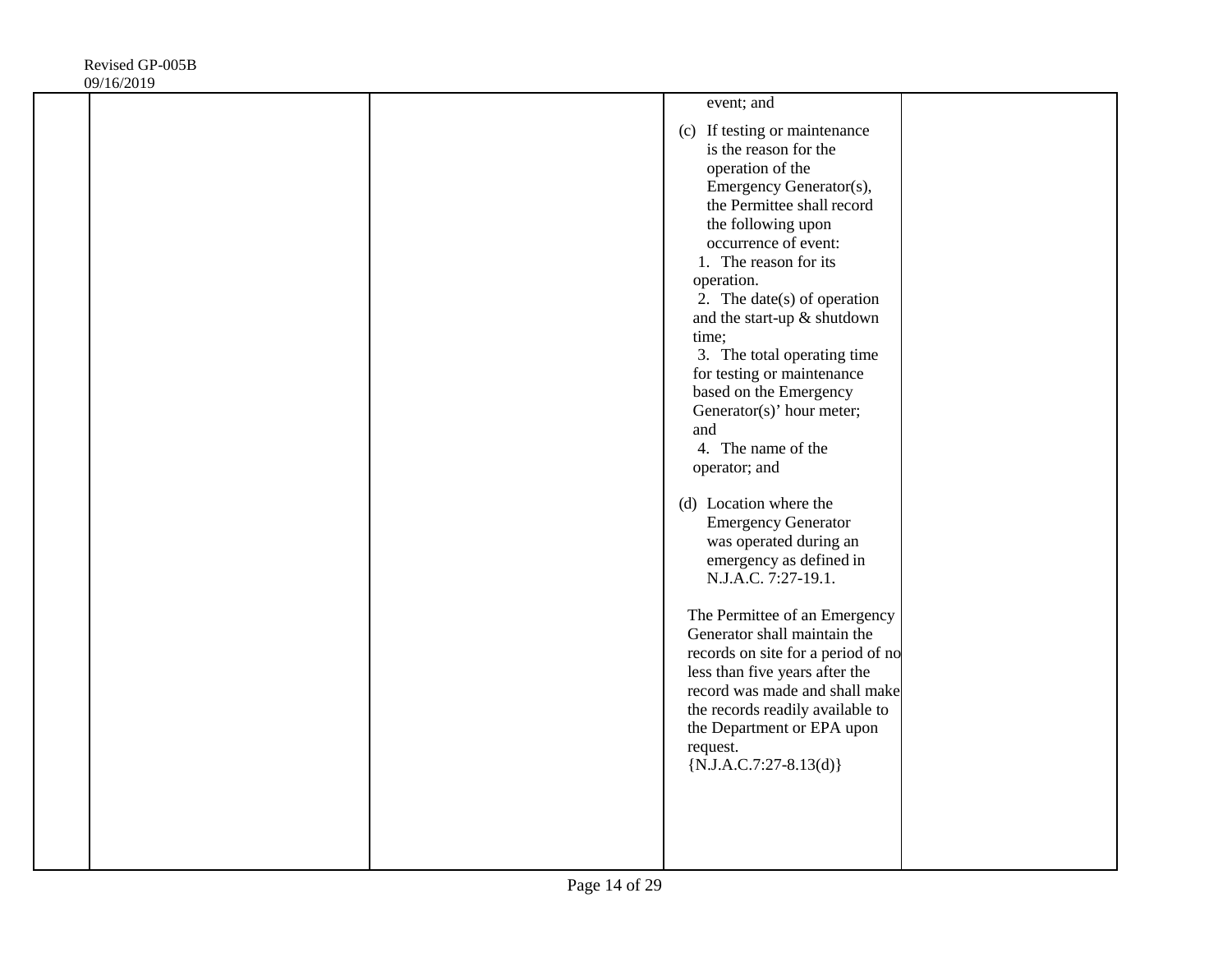| 9. | This emergency generator shall not be      | None. | None. | None. |
|----|--------------------------------------------|-------|-------|-------|
|    | used:                                      |       |       |       |
|    | 1. For normal testing and maintenance      |       |       |       |
|    | on days when the Department forecasts      |       |       |       |
|    | air quality anywhere in New Jersey to be   |       |       |       |
|    | "unhealthy for sensitive groups,"          |       |       |       |
|    | "unhealthy," or "very unhealthy" as        |       |       |       |
|    | defined in the EPA's Air Quality Index at  |       |       |       |
|    | http://airnow.gov/, as supplemented or     |       |       |       |
|    | amended and incorporated herein by         |       |       |       |
|    | reference, unless required in writing by a |       |       |       |
|    | Federal or State law or regulation.        |       |       |       |
|    | Procedures for determining the air         |       |       |       |
|    | quality forecasts for New Jersey are       |       |       |       |
|    | available at the Department's air quality  |       |       |       |
|    | permitting<br>web site at                  |       |       |       |
|    | http://www.state.nj.us/dep/aqpp/aqforecas  |       |       |       |
|    | t; and                                     |       |       |       |
|    | 2. As a source of energy or power after    |       |       |       |
|    | the primary energy or power source has     |       |       |       |
|    | become operable again after emergency      |       |       |       |
|    | or after power disruption resulted from    |       |       |       |
|    | construction, repair, or maintenance       |       |       |       |
|    | activity. Operation of the emergency       |       |       |       |
|    | generator during construction, repair, or  |       |       |       |
|    | maintenance activity shall be limited to   |       |       |       |
|    | no more than 30 days of operation per      |       |       |       |
|    | calendar year. If the primary energy or    |       |       |       |
|    | power source is under the control of the   |       |       |       |
|    | owner or operator of the emergency         |       |       |       |
|    | generator, the owner or operator shall     |       |       |       |
|    | make a reasonable, timely effort to repair |       |       |       |
|    | the primary energy or power source.        |       |       |       |
|    | [N.J.A.C. 7:27-19.2(d)]                    |       |       |       |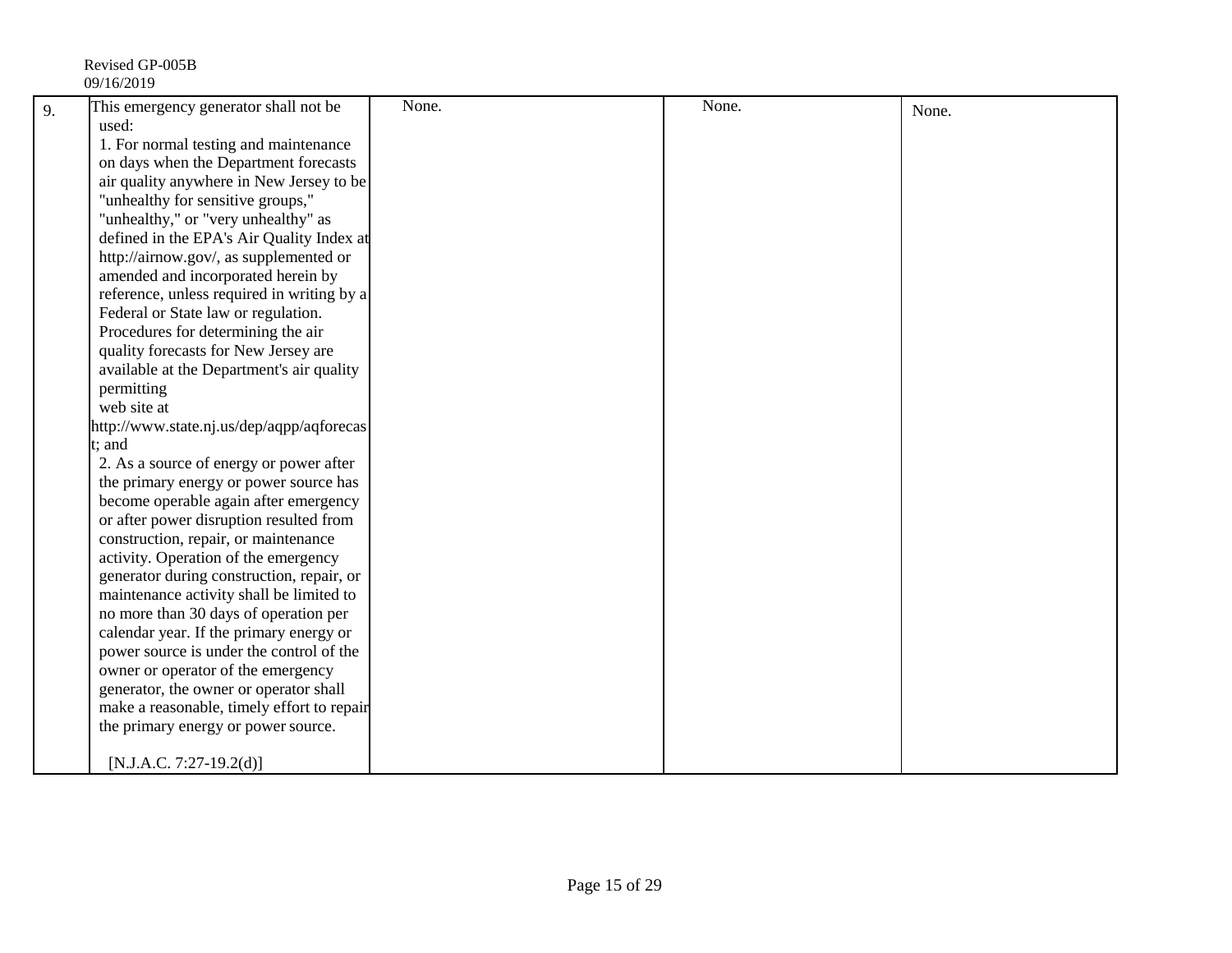| 10. | The Emergency Generator(s) may be<br>operated at any other locations<br>(within the State of New Jersey)<br>including major facilities with a Title<br>V operating permit only in the event<br>of emergency as defined at N.J.A.C.<br>$7:27-19.1$ .<br>[N.J.A.C 7:27-8.13(a)] | None. | The Permittee shall record<br>locations where the<br><b>Emergency Generator was</b><br>operated during an<br>emergency as defined at<br>N.J.A.C.7:27-19.1.<br>$[N.J.A.C. 7:27-8.13(d)]$                                                                                                                                                                                                                                                              | None. |
|-----|-------------------------------------------------------------------------------------------------------------------------------------------------------------------------------------------------------------------------------------------------------------------------------|-------|------------------------------------------------------------------------------------------------------------------------------------------------------------------------------------------------------------------------------------------------------------------------------------------------------------------------------------------------------------------------------------------------------------------------------------------------------|-------|
| 11. | The Permittee shall change oil and<br>filter as per manufacturer's<br>recommended procedures and<br>maintenance schedule.<br>[N.J.A.C 7:27-8.13(a)]                                                                                                                           | None. | Recordkeeping by manual<br>logging of parameter or<br>storing data in a computer<br>data system upon occurrence<br>of event. The Permittee must<br>keep records of the date and<br>the hour meter reading at the<br>time of each oil and filter<br>replacement event. All<br>records shall be maintained<br>for a period of no less than<br>five years and made readily<br>accessible to the Department<br>upon request.<br>$[N.J.A.C.7:27-8.13(d)]$ | None. |
| 12. | The Permittee shall inspect the<br>spark plugs as per manufacturer's<br>recommended procedures and<br>maintenance schedule, and replace<br>as necessary.<br>[N.J.A.C 7:27-8.13(a)]                                                                                            | None. | Recordkeeping by manual<br>logging of parameter or<br>storing data in a computer<br>data system upon occurrence<br>of event. The Permittee must<br>keep records of the date and<br>the hour meter reading at the<br>time of each spark plugs<br>inspection and/or<br>replacement event. All<br>records shall be maintained<br>for a period of no less than                                                                                           | None. |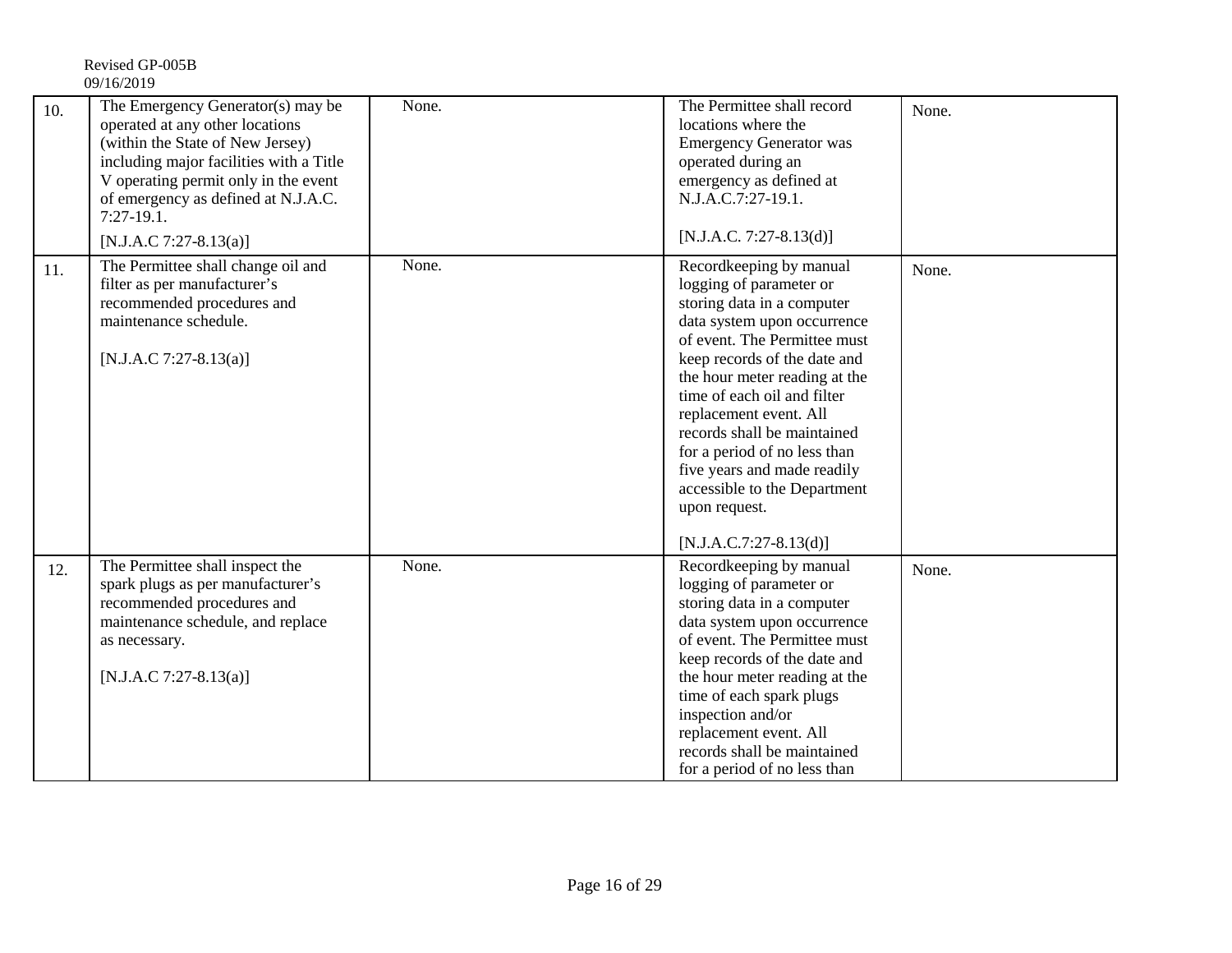|     |                                                                                                                                                                                                                                                                                                                                                                                                                        |       | five years and made readily<br>accessible to the Department                                                                                                                                                                                                                                                                                                                                                                                                            |       |
|-----|------------------------------------------------------------------------------------------------------------------------------------------------------------------------------------------------------------------------------------------------------------------------------------------------------------------------------------------------------------------------------------------------------------------------|-------|------------------------------------------------------------------------------------------------------------------------------------------------------------------------------------------------------------------------------------------------------------------------------------------------------------------------------------------------------------------------------------------------------------------------------------------------------------------------|-------|
|     |                                                                                                                                                                                                                                                                                                                                                                                                                        |       | upon request.<br>$[N.J.A.C.7:27-8.13(d)]$                                                                                                                                                                                                                                                                                                                                                                                                                              |       |
| 13. | The Permittee shall inspect all hoses<br>and belts as per manufacturer's<br>recommended procedures and<br>maintenance schedule, and replace<br>as necessary.<br>[N.J.A.C 7:27-8.13(a)]                                                                                                                                                                                                                                 | None. | Recordkeeping by manual<br>logging of parameter or<br>storing data in a computer<br>data system upon occurrence<br>of event. The Permittee must<br>keep records of the date and<br>the hour meter reading at the<br>time of each hoses/belts<br>inspection and/or<br>replacement event. All<br>records shall be maintained<br>for a period of no less than<br>five years and made readily<br>accessible to the Department<br>upon request.<br>$[N.J.A.C.7:27-8.13(d)]$ | None. |
| 14. | If Engines Subject to NSPS JJJJ:<br>The owner or operator of a<br>stationary Spark Ignition ICE<br>that commences construction<br>(the date that the engine is<br>ordered by the owner or<br>operator) after June 12, 2006<br>and manufactured on or after<br>January 1, 2009 shall comply<br>with the NSPS, Subpart JJJJ<br>requirements specified below in<br>Item $#15$ to item $#23$ .<br>[40 CFR 60.4230 (4)(iv)] | None. | None.                                                                                                                                                                                                                                                                                                                                                                                                                                                                  | None. |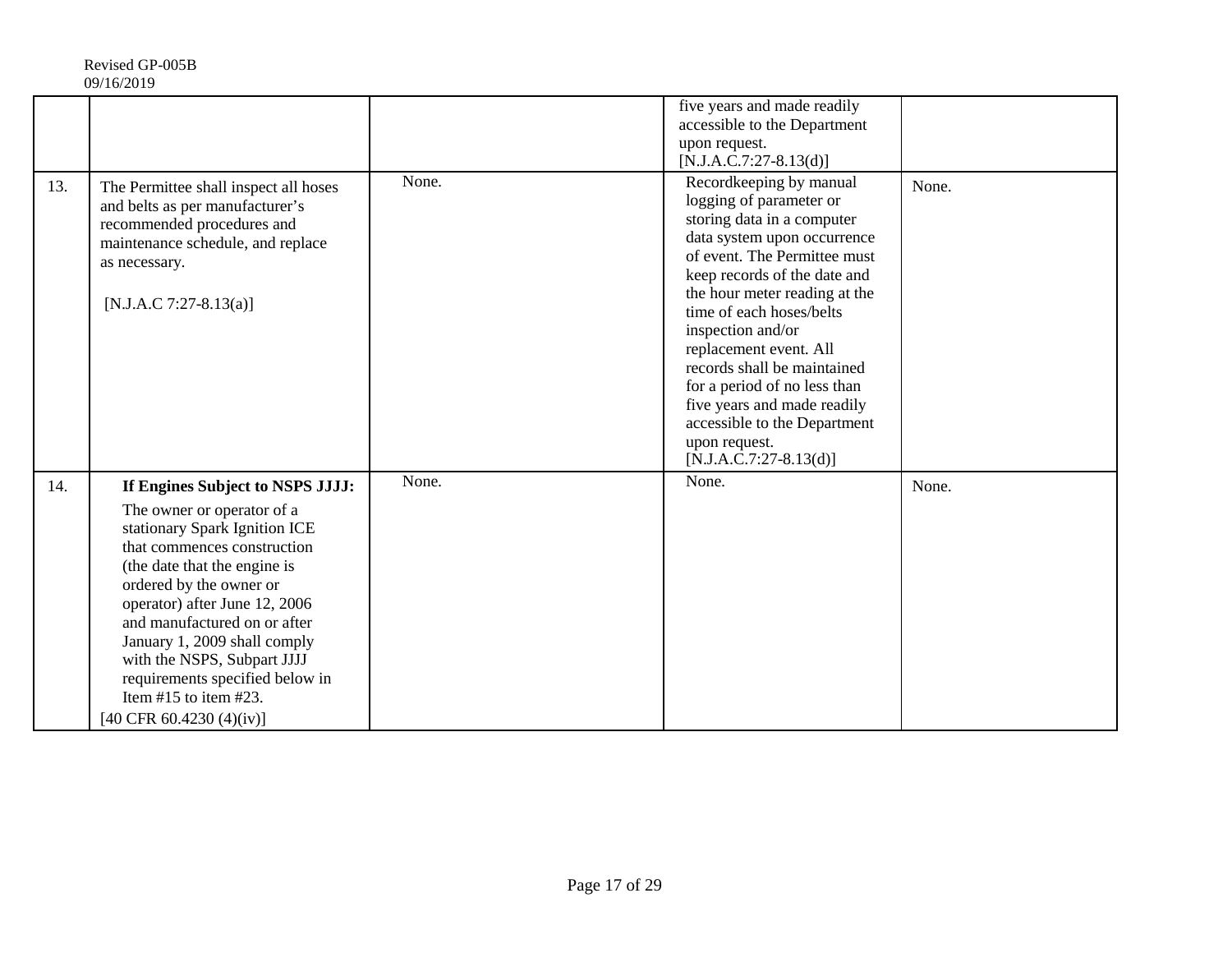| 15. | If Engines Subject to NSPS<br><b>JJJJ for SI ICE Rich Burn</b><br>LPG (Propane) only:<br>The owner and operator of a<br>stationary Spark Ignition ICE Rich<br>burn engines, using LPG (Propane)<br>with a maximum engine power<br>greater than 25 HP and less than<br>130 HP, must comply with the<br>certification emission standards in | The owner and operator shall<br>demonstrate compliance with this<br>requirement by purchasing an engine<br>certified to the emission standards in 40<br>CFR $60.4231(c)$ , for the same engine<br>class and maximum engine power.<br>$[40 \text{ CFR } 60.4243 \text{ (a)}]$ | The owner or operator must keep<br>records of the information in 40<br>CFR $60.4245(a)(1)$ through (3) as<br>follows:<br>(1) All notification submitted to<br>comply with 40 CFR 60 Subpart<br>JJJJ and all documentation<br>supporting any notification;<br>(2) maintenance conducted on the<br>engine; and<br>(3) documentation from the | None. |
|-----|-------------------------------------------------------------------------------------------------------------------------------------------------------------------------------------------------------------------------------------------------------------------------------------------------------------------------------------------|------------------------------------------------------------------------------------------------------------------------------------------------------------------------------------------------------------------------------------------------------------------------------|--------------------------------------------------------------------------------------------------------------------------------------------------------------------------------------------------------------------------------------------------------------------------------------------------------------------------------------------|-------|
|     | 40 CFR 90.103, applicable to class<br>II engines, and other requirements<br>for new non-road Spark Ignition<br>engines in 40 CFR Part 90,<br>specifically:<br>$HC+NOX$ standard is 13.4 g/kW-hr<br>CO standard is $519$ g/kW-hr                                                                                                           |                                                                                                                                                                                                                                                                              | manufacturer that the engine is<br>certified.<br>[40 CFR 60.4245 (a)]                                                                                                                                                                                                                                                                      |       |
|     | Those standards can be accessed<br>through the following link:<br>http://www.ecfr.gov<br>(Title 40; Browse Parts: 87-95; Part<br>90)<br>[40 CFR 60.4233(c)]                                                                                                                                                                               |                                                                                                                                                                                                                                                                              |                                                                                                                                                                                                                                                                                                                                            |       |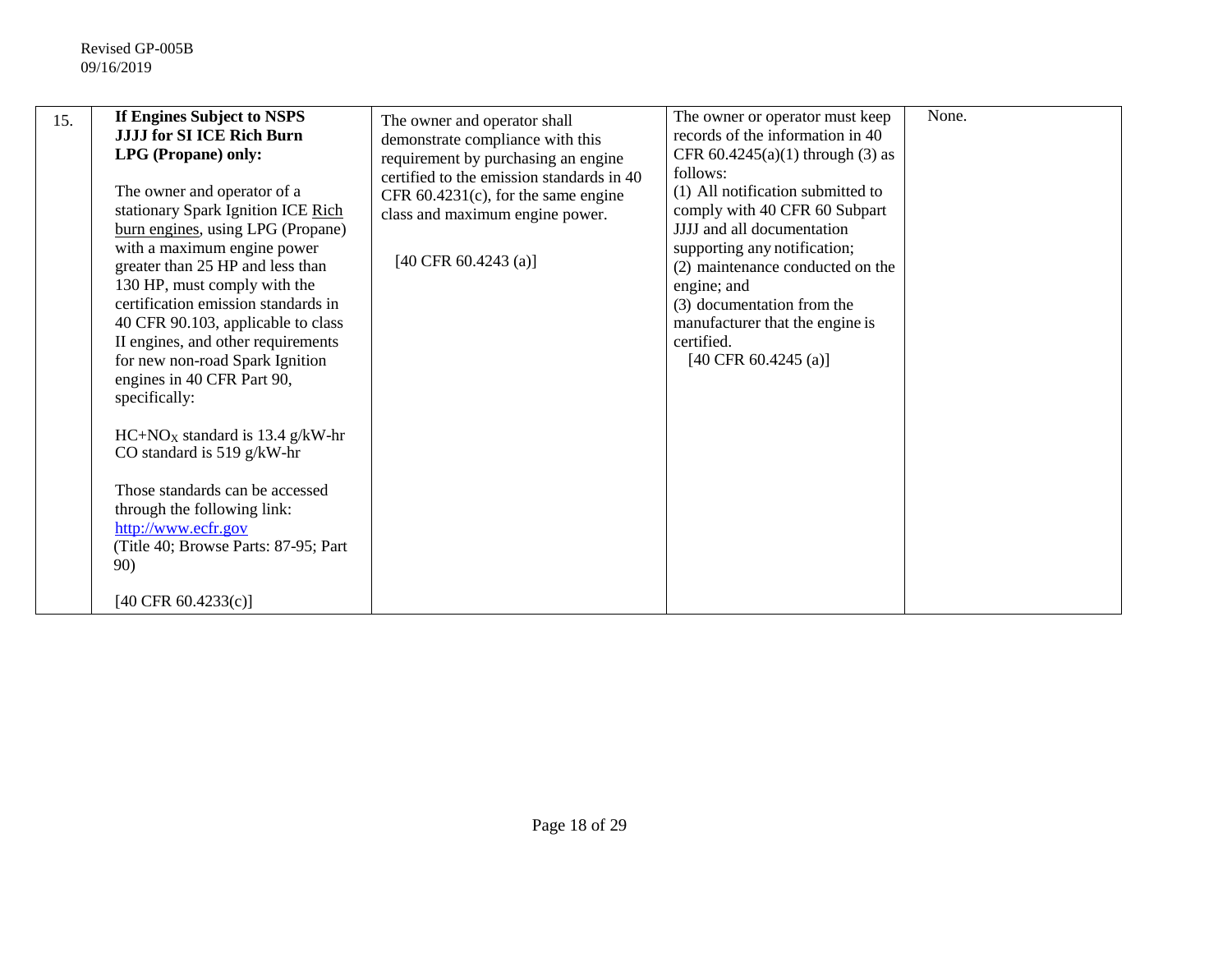| 16. | If Engines Subject to NSPS<br><b>JJJJ</b> for SI ICE Rich Burn<br>LPG (Propane) only:<br>The owner and operator of a<br>stationary Spark Ignition ICE Rich<br>burn engines, using LPG (Propane)<br>with a maximum engine power<br>greater than or equal to 130 HP,<br>must comply with the certification<br>emission standards and other<br>requirements for new non-road<br>Spark Ignition engines in 40 CFR<br>Part 1048, specifically:<br>$HC+NOX$ standard is 2.7 g/kW-hr<br>CO standard is $4.4$ g/kW-hr<br>Those standards can be accessed<br>through the following link:<br>http://www.ecfr.gov<br>(Title 40; Browse Parts: 1000-<br>1099; Part 1048)<br>[40 CFR $60.4233(c)$ ] | The owner and operator shall<br>demonstrate compliance with this<br>requirement by purchasing an engine<br>certified to the emission standards in 40<br>CFR $60.4231(c)$ , for the same engine<br>class and maximum engine power.<br>[40 CFR 60.4243 (a)] | The owner or operator must keep<br>records of the information in 40<br>CFR $60.4245(a)(1)$ through (3) as<br>follows:<br>(1) All notification submitted to<br>comply with 40 CFR 60 Subpart<br>JJJJ and all documentation<br>supporting any notification;<br>(2) maintenance conducted on the<br>engine; and<br>(3) documentation from the<br>manufacturer that the engine is<br>certified.<br>$[40 \text{ CFR } 60.4245 \text{ (a)}]$ | None. |
|-----|----------------------------------------------------------------------------------------------------------------------------------------------------------------------------------------------------------------------------------------------------------------------------------------------------------------------------------------------------------------------------------------------------------------------------------------------------------------------------------------------------------------------------------------------------------------------------------------------------------------------------------------------------------------------------------------|-----------------------------------------------------------------------------------------------------------------------------------------------------------------------------------------------------------------------------------------------------------|----------------------------------------------------------------------------------------------------------------------------------------------------------------------------------------------------------------------------------------------------------------------------------------------------------------------------------------------------------------------------------------------------------------------------------------|-------|
|-----|----------------------------------------------------------------------------------------------------------------------------------------------------------------------------------------------------------------------------------------------------------------------------------------------------------------------------------------------------------------------------------------------------------------------------------------------------------------------------------------------------------------------------------------------------------------------------------------------------------------------------------------------------------------------------------------|-----------------------------------------------------------------------------------------------------------------------------------------------------------------------------------------------------------------------------------------------------------|----------------------------------------------------------------------------------------------------------------------------------------------------------------------------------------------------------------------------------------------------------------------------------------------------------------------------------------------------------------------------------------------------------------------------------------|-------|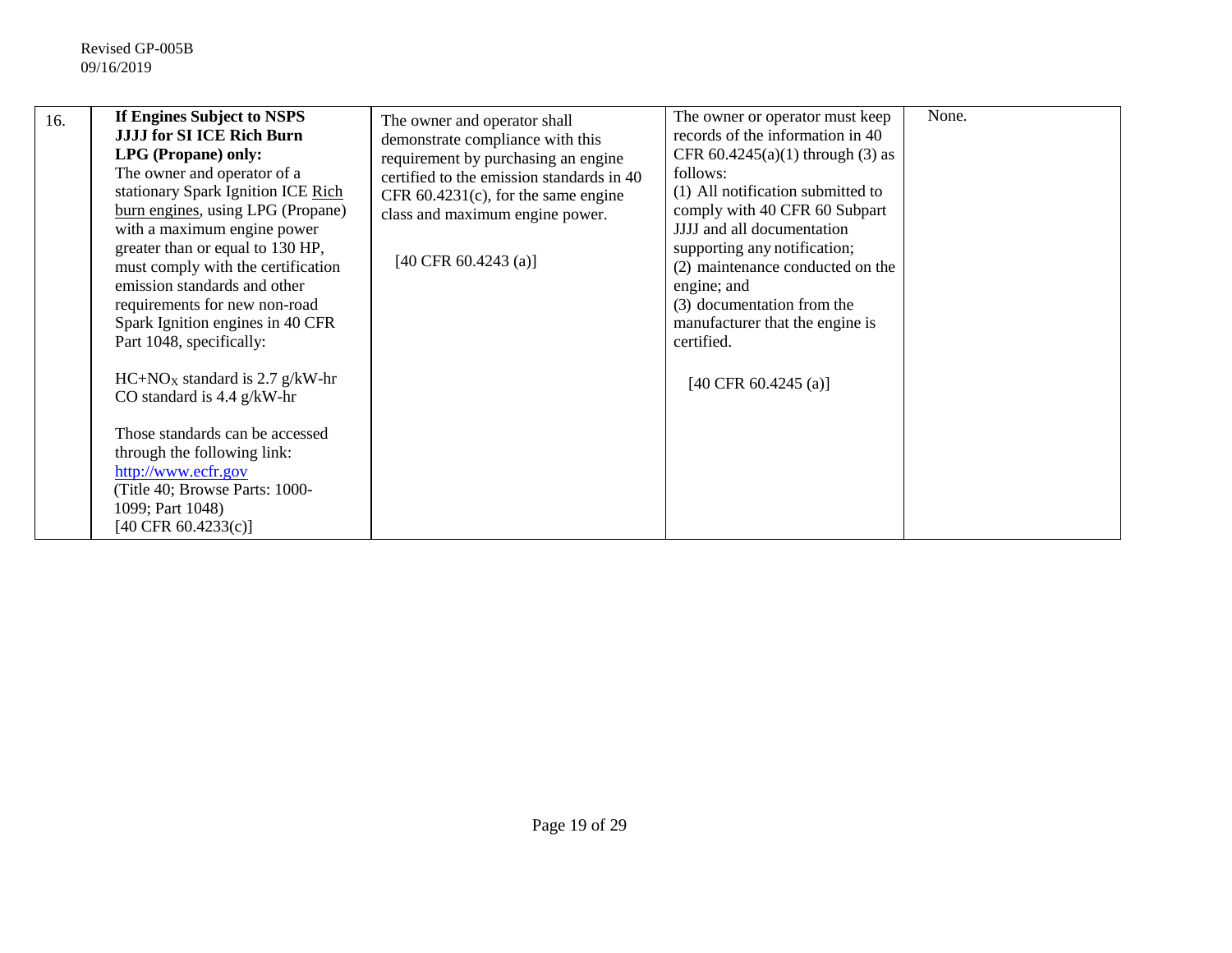| 17. | If Engines Subject to NSPS JJJJ<br>for SI ICE Natural Gas and Lean<br><b>Burn LPG (Propane) only:</b> The<br>owner and operator of a stationary<br>Spark Ignition ICE, natural gas and<br>lean burn LPG (Propane) engines<br>with a maximum engine power<br>greater than 25 HP and less than<br>130 HP, must comply with the<br>emission standards in Table 1 to<br>NSPS JJJJ, specifically:<br>$NOx + HC: 10 g/HP-hr$<br>$CO: 387 g/HP-hr$<br>Those standards can be accessed<br>through the following link:<br>http://www.ecfr.gov<br>(Title 40; Part 60.4230 - Appendix<br>- Table 1 to Subpart JJJJ of Part<br>60) | The owner and operator shall<br>demonstrate compliance with this<br>requirement by purchasing an engine<br>certified to the applicable emission<br>standards in Table 1 to Subpart JJJJ of<br>Part 60.<br>[40 CFR 60.4243 (b)] | The owner or operator must keep<br>records of the information in 40<br>CFR $60.4245(a)(1)$ through (3) as<br>follows:<br>(1) All notification submitted to<br>comply with 40 CFR 60 Subpart<br>JJJJ and all documentation<br>supporting any notification;<br>(2) maintenance conducted on the<br>engine; and<br>(3) documentation from the<br>manufacturer that the engine is<br>certified.<br>[40 CFR 60.4245 (a)] | None. |
|-----|------------------------------------------------------------------------------------------------------------------------------------------------------------------------------------------------------------------------------------------------------------------------------------------------------------------------------------------------------------------------------------------------------------------------------------------------------------------------------------------------------------------------------------------------------------------------------------------------------------------------|--------------------------------------------------------------------------------------------------------------------------------------------------------------------------------------------------------------------------------|---------------------------------------------------------------------------------------------------------------------------------------------------------------------------------------------------------------------------------------------------------------------------------------------------------------------------------------------------------------------------------------------------------------------|-------|
|     | [40 CFR $60.4233(d)$ ]                                                                                                                                                                                                                                                                                                                                                                                                                                                                                                                                                                                                 |                                                                                                                                                                                                                                |                                                                                                                                                                                                                                                                                                                                                                                                                     |       |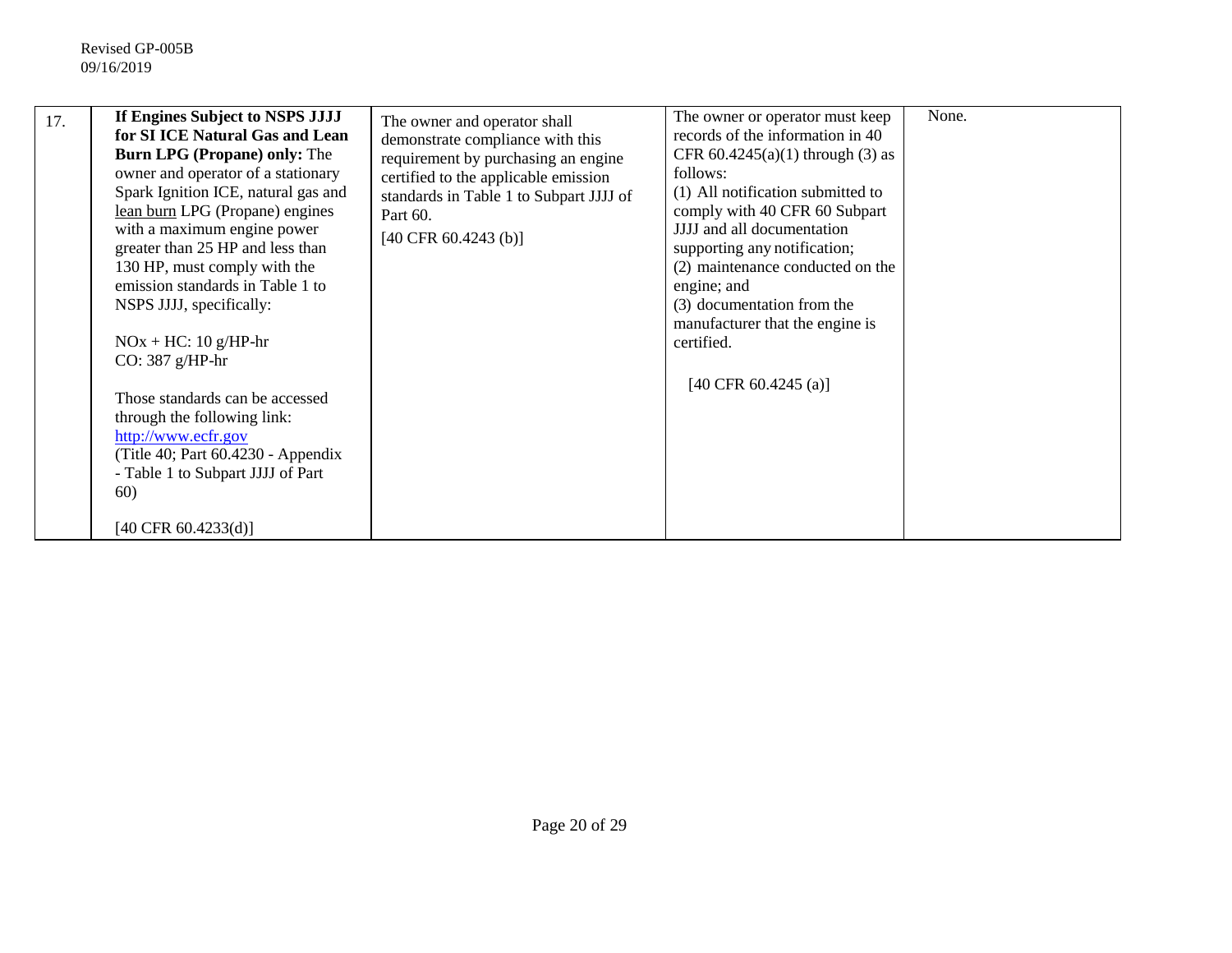| 18. | If Engines Subject to NSPS JJJJ<br>for SI ICE Natural Gas and Lean<br><b>Burn LPG (Propane) only: The</b><br>owner and operator of a stationary<br>Spark Ignition ICE, natural gas and<br>lean burn LPG (Propane) engines<br>with a maximum engine power<br>greater than or equal to 130 HP,<br>must comply with the emission<br>standards in Table 1 to NSPS JJJJ,<br>specifically:<br>Maximum power engine $>=130$ HP<br>NOx:2g/HP-hr or 160<br>$ppmvd@15\%O2$<br>CO: 4g/HP-hr or 540<br>$ppmvd@15\%O2$<br>VOC:1g/HP-hr or 86<br>$ppmvd@15\%O2$<br>Those standards can be accessed<br>through the following link:<br>http://www.ecfr.gov<br>(Title 40; Part 60.4230 - Appendix<br>- Table 1 to Subpart JJJJ of Part<br>60)<br>[40 CFR $60.4233(e)$ ] | The owner and operator shall<br>demonstrate compliance with this<br>requirement by purchasing an engine<br>certified to the applicable emission<br>standards in Table 1 to Subpart JJJJ of<br>Part 60.<br>[40 CFR 60.4243 (b)] | The owner or operator must keep<br>records of the information in 40<br>CFR $60.4245(a)(1)$ through (3) as<br>follows:<br>(1) All notification submitted to<br>comply with 40 CFR 60 Subpart<br>JJJJ and all documentation<br>supporting any notification;<br>(2) maintenance conducted on the<br>engine; and<br>(3) documentation from the<br>manufacturer that the engine is<br>certified.<br>[40 CFR 60.4245 (a)] | None. |
|-----|--------------------------------------------------------------------------------------------------------------------------------------------------------------------------------------------------------------------------------------------------------------------------------------------------------------------------------------------------------------------------------------------------------------------------------------------------------------------------------------------------------------------------------------------------------------------------------------------------------------------------------------------------------------------------------------------------------------------------------------------------------|--------------------------------------------------------------------------------------------------------------------------------------------------------------------------------------------------------------------------------|---------------------------------------------------------------------------------------------------------------------------------------------------------------------------------------------------------------------------------------------------------------------------------------------------------------------------------------------------------------------------------------------------------------------|-------|
| 19. | If Engines Subject to NSPS JJJJ:<br>The owner and operator of a<br>stationary Spark Ignition ICE must<br>operate and maintain the equipment<br>to achieve the emissions standards<br>as required in 40 CFR 60.4233<br>over the entire life of the engine.<br>[40 CFR 60.4234]                                                                                                                                                                                                                                                                                                                                                                                                                                                                          | None.                                                                                                                                                                                                                          | Other: The owner or operator<br>must keep records of the<br>documentation that the engine<br>meets the emission standards.<br>[40 CFR 60.4245(a)]                                                                                                                                                                                                                                                                   | None. |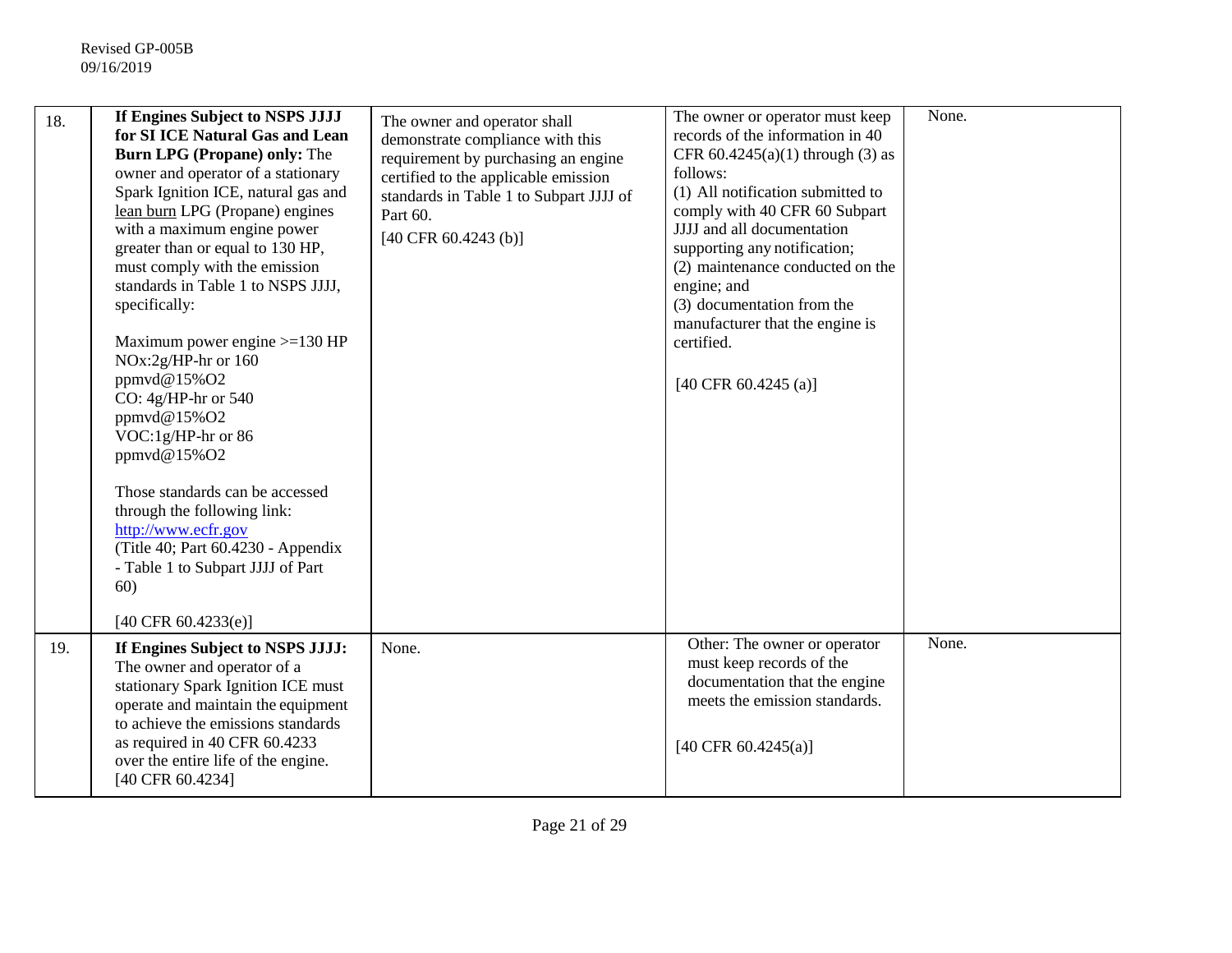| 20. | If Engines Subject to NSPS JJJJ:                         | None. | The owner or operator must                              | None. |
|-----|----------------------------------------------------------|-------|---------------------------------------------------------|-------|
|     | The owner and operator of a                              |       | keep records of conducted<br>maintenance to demonstrate |       |
|     | stationary Spark Ignition ICE shall                      |       | compliance.                                             |       |
|     | do the following to consider the                         |       |                                                         |       |
|     | engine certified and in compliance<br>with Subpart JJJJ. |       | [40 CFR 60. $4243(a)1$ ] and                            |       |
|     | The certified Spark                                      |       | $[40 \text{ CFR } 60.4243(b)1]$                         |       |
|     | Ignition engine (and                                     |       |                                                         |       |
|     | control device if any) must                              |       |                                                         |       |
|     | be operated and                                          |       |                                                         |       |
|     | maintained according to<br>the manufacturer's            |       |                                                         |       |
|     | emission-related written                                 |       |                                                         |       |
|     | instructions.                                            |       |                                                         |       |
|     | The owner and operator                                   |       |                                                         |       |
|     | must also meet the                                       |       |                                                         |       |
|     | requirements as specified<br>in 40 CFR Part 1068,        |       |                                                         |       |
|     | subparts A through D, as                                 |       |                                                         |       |
|     | applicable.                                              |       |                                                         |       |
|     | The engine settings must                                 |       |                                                         |       |
|     | be adjusted according to<br>and consistent with the      |       |                                                         |       |
|     | manufacturer's                                           |       |                                                         |       |
|     | instructions.                                            |       |                                                         |       |
|     | [40 CFR 60. 4243(a)1] and [40]                           |       |                                                         |       |
|     | CFR 60. 4243(b)1]                                        |       |                                                         |       |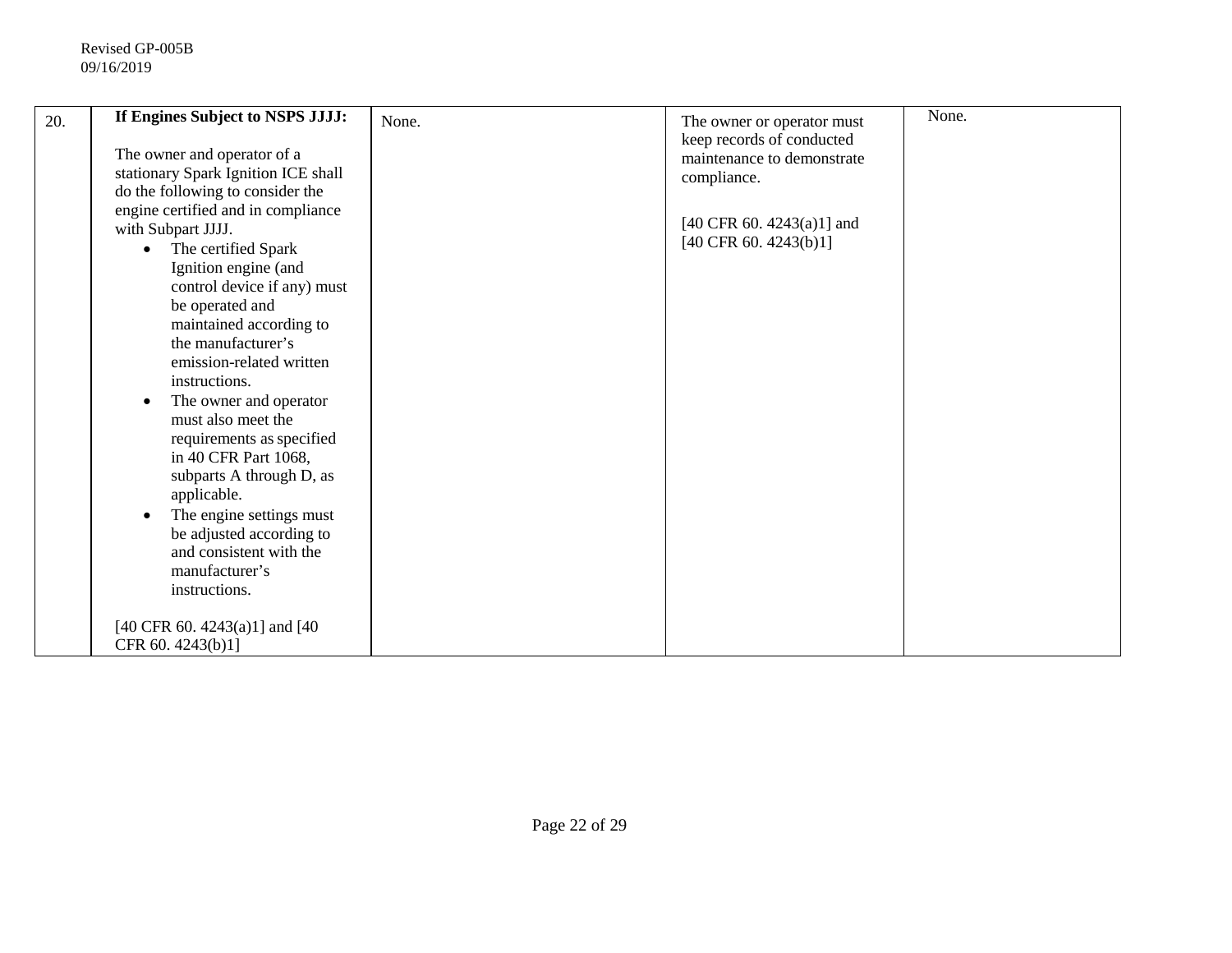| $500$ HP);<br>The owner or operator must<br>keep records of the hours of<br>operation of the engine in<br>emergency services that are<br>recorded through the non-<br>resettable hour meter.<br>[40 CFR 60.4245] | manufacturer, the vendor, or the<br>insurance company associated with<br>the engine.<br>$[40 \text{ CFR } 60.4243 \text{ (d)}]$ | engines manufactured;<br>on or after July 1, 2008<br>(greater than 25 HP and<br>less than $130$ HP);<br>on or after July 1, 2011<br>(greater than or equal to<br>130 HP and less than<br>$500$ HP);<br>on or after July 1, 2010<br>(greater than or equal to |
|------------------------------------------------------------------------------------------------------------------------------------------------------------------------------------------------------------------|---------------------------------------------------------------------------------------------------------------------------------|--------------------------------------------------------------------------------------------------------------------------------------------------------------------------------------------------------------------------------------------------------------|
|------------------------------------------------------------------------------------------------------------------------------------------------------------------------------------------------------------------|---------------------------------------------------------------------------------------------------------------------------------|--------------------------------------------------------------------------------------------------------------------------------------------------------------------------------------------------------------------------------------------------------------|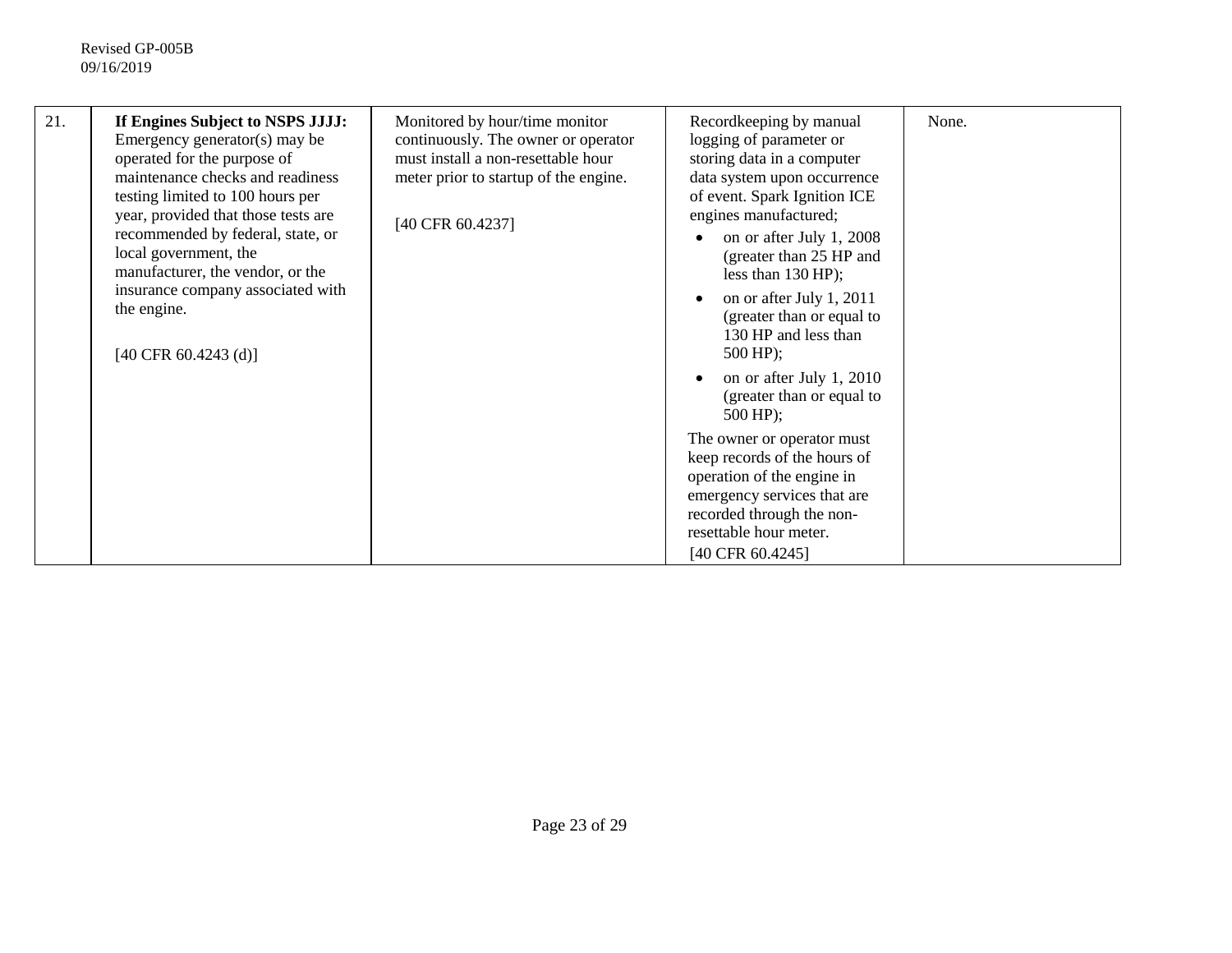| 22. | If Engines Subject to NSPS JJJJ:<br>The owner and operator of<br>stationary SI natural gas fired<br>engines may operate their engines<br>using propane for a maximum of<br>100 hours per year as an alternative<br>fuel solely during emergency<br>operations only.<br>$[40 \text{ CFR } 60.4243 \text{ (e)}]$                                                                                                                              | Monitored by hour/time monitor<br>continuously.<br>$[40 \text{ CFR } 60.4243 \text{ (e)}]$ | The owner or operator must keep<br>records of the date(s) and hours<br>of operation of the engine when<br>using PROPANE as an<br>alternative fuel during emergency<br>operations.<br>All records shall be maintained<br>for a period of no less than five<br>years and made readily accessible<br>to the Department upon request.<br>[40 CFR 60.4243 (e)] | None. |
|-----|---------------------------------------------------------------------------------------------------------------------------------------------------------------------------------------------------------------------------------------------------------------------------------------------------------------------------------------------------------------------------------------------------------------------------------------------|--------------------------------------------------------------------------------------------|-----------------------------------------------------------------------------------------------------------------------------------------------------------------------------------------------------------------------------------------------------------------------------------------------------------------------------------------------------------|-------|
| 23. | If Engines Subject to NSPS JJJJ:<br>The owner or operator of stationary<br>spark ignition internal combustion<br>engine (SI ICE) that is subject to<br>NSPS, Subpart JJJJ, shall comply<br>with the applicable General<br>Provisions in 40 CFR 60 Subpart A<br>as listed in Table 3 in 40 CFR 60<br>Subpart JJJJ.<br>http://www.ecfr.gov<br>(Title 40; Part 60.4230 - Appendix<br>- Table 3 to Subpart JJJJ of Part 60)<br>[40 CFR 60.4246] | None.                                                                                      | None.                                                                                                                                                                                                                                                                                                                                                     | None. |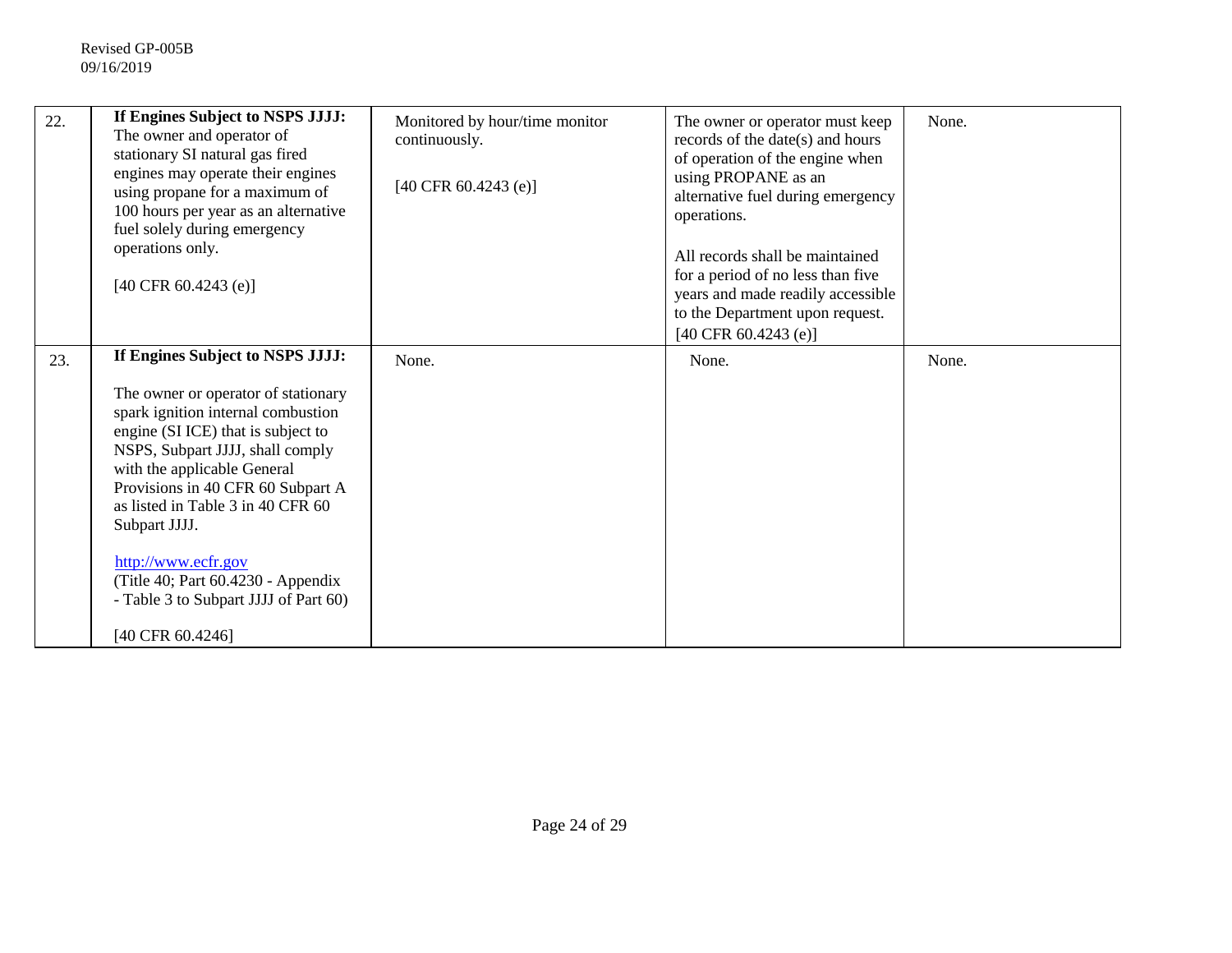| 24. | If Engines Subject to MACT<br><b>ZZZZ</b>                                                                                                                                                                                                                                                                                                                                                                                 | None.                                                                                                                                                                                                                                                                                                                                                                                                                                                                                                                                                                                                                                                                                                                                        | None.                                                                                                                                                                                                                                                                                                                                  | None. |
|-----|---------------------------------------------------------------------------------------------------------------------------------------------------------------------------------------------------------------------------------------------------------------------------------------------------------------------------------------------------------------------------------------------------------------------------|----------------------------------------------------------------------------------------------------------------------------------------------------------------------------------------------------------------------------------------------------------------------------------------------------------------------------------------------------------------------------------------------------------------------------------------------------------------------------------------------------------------------------------------------------------------------------------------------------------------------------------------------------------------------------------------------------------------------------------------------|----------------------------------------------------------------------------------------------------------------------------------------------------------------------------------------------------------------------------------------------------------------------------------------------------------------------------------------|-------|
|     | The owner or operator of an<br>existing stationary emergency<br>Spark Ignition RICE constructed<br>(on-site installation) or<br>reconstructed before June 12, 2006<br>located at an area source of HAPs<br>emissions (except for residential,<br>commercial or institutional<br>emergency stationary RICE) shall<br>comply with the MACT<br>requirements specified below in<br>Items #25 to item #34.<br>[40 CFR 63.6585] |                                                                                                                                                                                                                                                                                                                                                                                                                                                                                                                                                                                                                                                                                                                                              |                                                                                                                                                                                                                                                                                                                                        |       |
| 25. | If Engines Subject to MACT<br><b>ZZZZ</b><br>The owner or operator shall change<br>oil and filter every 500 hours of<br>operation or annually, whichever<br>comes first; or, the owner or<br>operator has an option to utilize an<br>oil analysis program as described<br>in 40 CFR Part 63.6625(j).<br>[40 CFR 63.6603(a)]                                                                                               | Other: The owner or operator shall<br>change oil and filter every 500 hours of<br>operation or annually, whichever comes<br>first. The owner or operator has an<br>option of utilizing an oil analysis<br>program, at the same frequency<br>specified for changing the oil, in order<br>to extend the specified oil change<br>requirement, per 40 CFR 63.6625(j).<br>The owner or operator must develop<br>and follow a maintenance plan which<br>must provide to the extent practicable<br>for the maintenance and operation of<br>the engine in a manner consistent with<br>good air pollution control practice for<br>minimizing emissions, in accordance<br>with Table 6 item 9 to Subpart<br>ZZZZ of 40 CFR 63.<br>[40 CFR 63.6640(a)]. | The owner or operator must<br>keep records of the oil and<br>filter change: or, keep<br>records of the optional Oil<br>Analysis Program.<br>Keep each record readily<br>accessible in hard copy or<br>electronic form for at least<br>five years after the date of<br>each occurrence.<br>[40 CFR 63.6655(e)2 and<br>40CFR 63.6655(d)] | None. |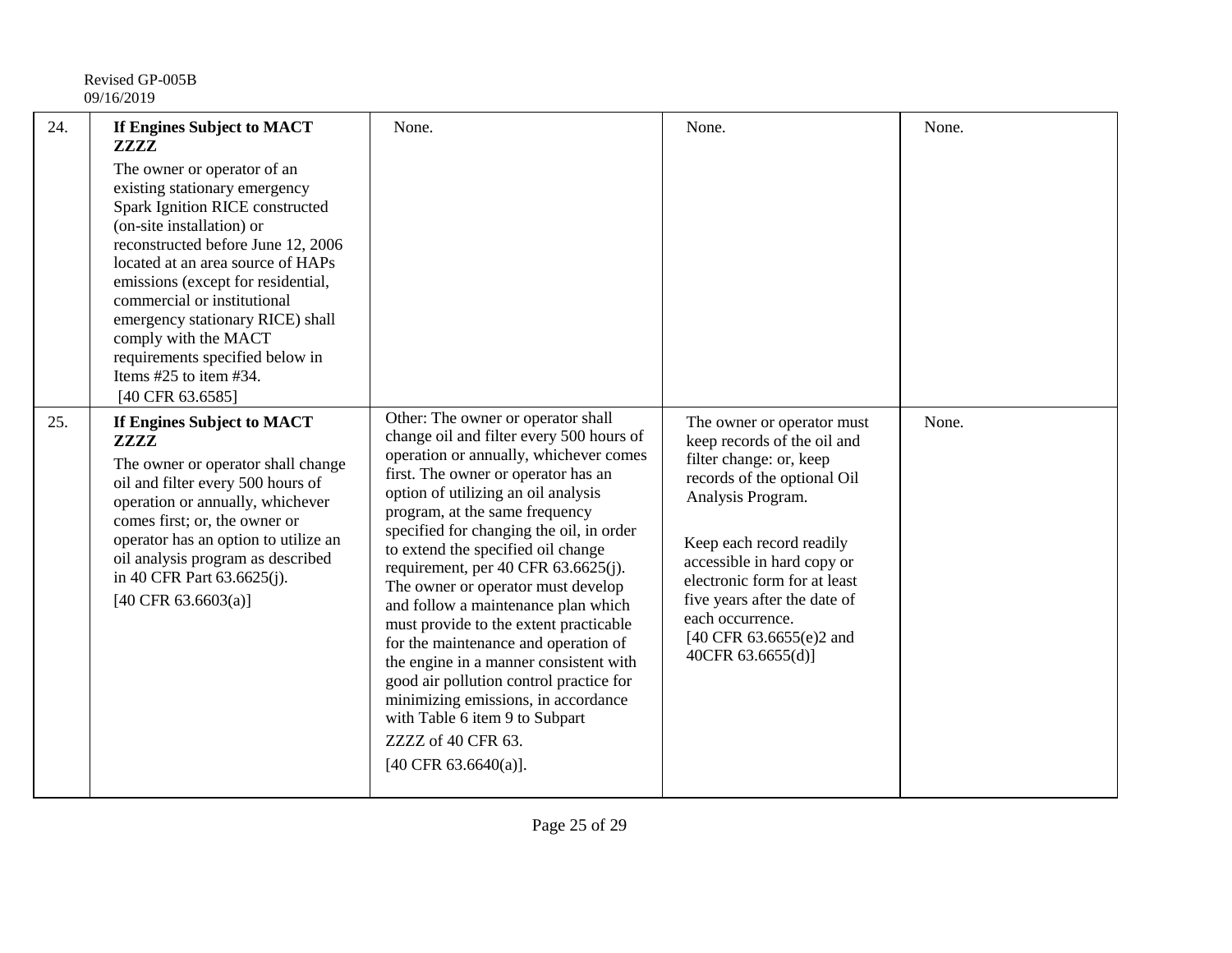| 26. | If Engines Subject to<br><b>MACT ZZZZ</b><br>The owner or operator shall inspect<br>the spark plugs every 1,000 hours<br>of operation or annually, whichever<br>comes first; and replace as<br>necessary.<br>[40 CFR 63.6603(a)]              | Other: The owner or operator shall<br>inspect spark plugs every 1,000 hours<br>of operation or annually, whichever<br>comes first.<br>The owner or operator must develop<br>and follow a maintenance plan which<br>must provide to the extent practicable<br>for the maintenance and operation of<br>the engine in a manner consistent with<br>good air pollution control practice for<br>minimizing emissions, in accordance<br>with Table 6 item 9 to Subpart ZZZZ<br>of 40 CFR 63.<br>[40 CFR 63.6640(a)].       | The owner or operator must<br>keep records of the spark<br>plugs inspections and<br>replacement events.<br>Keep each record readily<br>accessible in hard copy or<br>electronic form for at least<br>five years after the date of<br>each occurrence.<br>[40 CFR 63.6655(e)2 and<br>40CFR 63.6655(d)]    | None. |
|-----|-----------------------------------------------------------------------------------------------------------------------------------------------------------------------------------------------------------------------------------------------|---------------------------------------------------------------------------------------------------------------------------------------------------------------------------------------------------------------------------------------------------------------------------------------------------------------------------------------------------------------------------------------------------------------------------------------------------------------------------------------------------------------------|----------------------------------------------------------------------------------------------------------------------------------------------------------------------------------------------------------------------------------------------------------------------------------------------------------|-------|
| 27. | If Engines Subject to<br><b>MACT ZZZZ</b><br>The owner or operator shall inspect<br>all hoses and belts every 500 hours<br>of operation or annually, whichever<br>comes first, and replace as<br>necessary.<br>$[40 \text{ CFR } 63.6603(a)]$ | Other: The owner or operator shall<br>inspect all hoses and belts every 500<br>hours of operation or annually,<br>whichever comes first, The owner or<br>operator must develop and follow a<br>maintenance plan which must provide<br>to the extent practicable for the<br>maintenance and operation of the<br>engine in a manner consistent with good<br>air pollution control practice for<br>minimizing emissions, in accordance<br>with Table 6 item 9 to Subpart ZZZZ of<br>40 CFR 63.<br>[40 CFR 63.6640(a)]. | The owner or operator must<br>keep records of the belt and<br>hoses inspection and<br>replacement events.<br>Keep each record readily<br>accessible in hard copy or<br>electronic form for at least<br>five years after the date of<br>each occurrence.<br>[40 CFR 63.6655(e)2 and<br>40CFR 63.6655(d)]] | None. |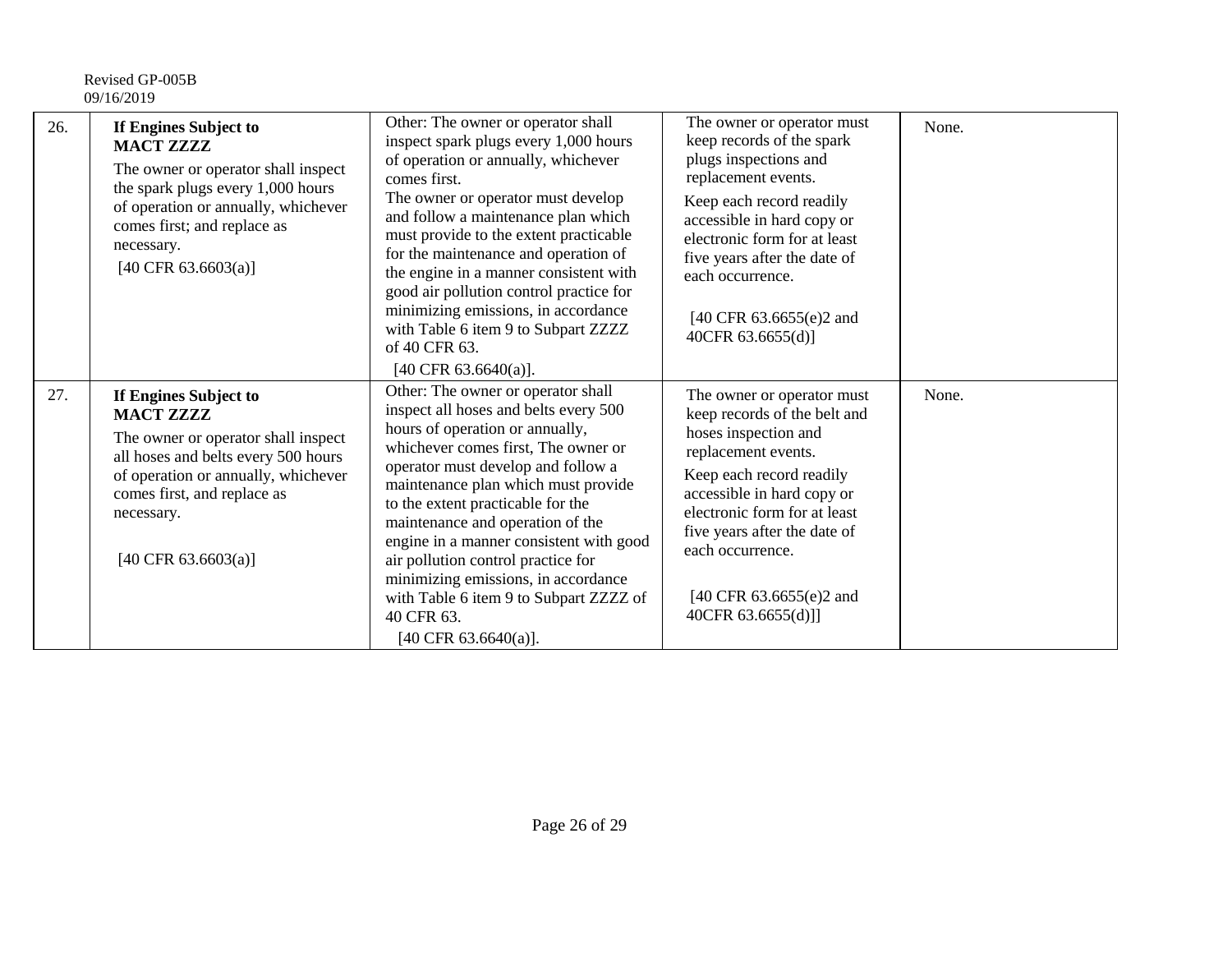| 28. | If Engines Subject to<br><b>MACT ZZZZ</b>                                                                                                                                                                                                                                                 | None. | None. | None. |
|-----|-------------------------------------------------------------------------------------------------------------------------------------------------------------------------------------------------------------------------------------------------------------------------------------------|-------|-------|-------|
|     | The owner or operator must be in<br>compliance with the operating<br>limitations and other requirements<br>in Subpart ZZZZ of 40 CFR 63 that<br>apply to you at all times.<br>$[40 \text{ CFR } 63.6605(a)]$                                                                              |       |       |       |
| 29. | If Engines Subject to<br><b>MACT ZZZZ</b>                                                                                                                                                                                                                                                 | None. | None. | None. |
|     | The owner or operator must<br>operate and maintain the RICE<br>including associated air pollution<br>control equipment and monitoring<br>equipment, in a manner consistent<br>with safety and good air pollution<br>control practices for minimizing<br>emissions.<br>[40 CFR 63.6605(b)] |       |       |       |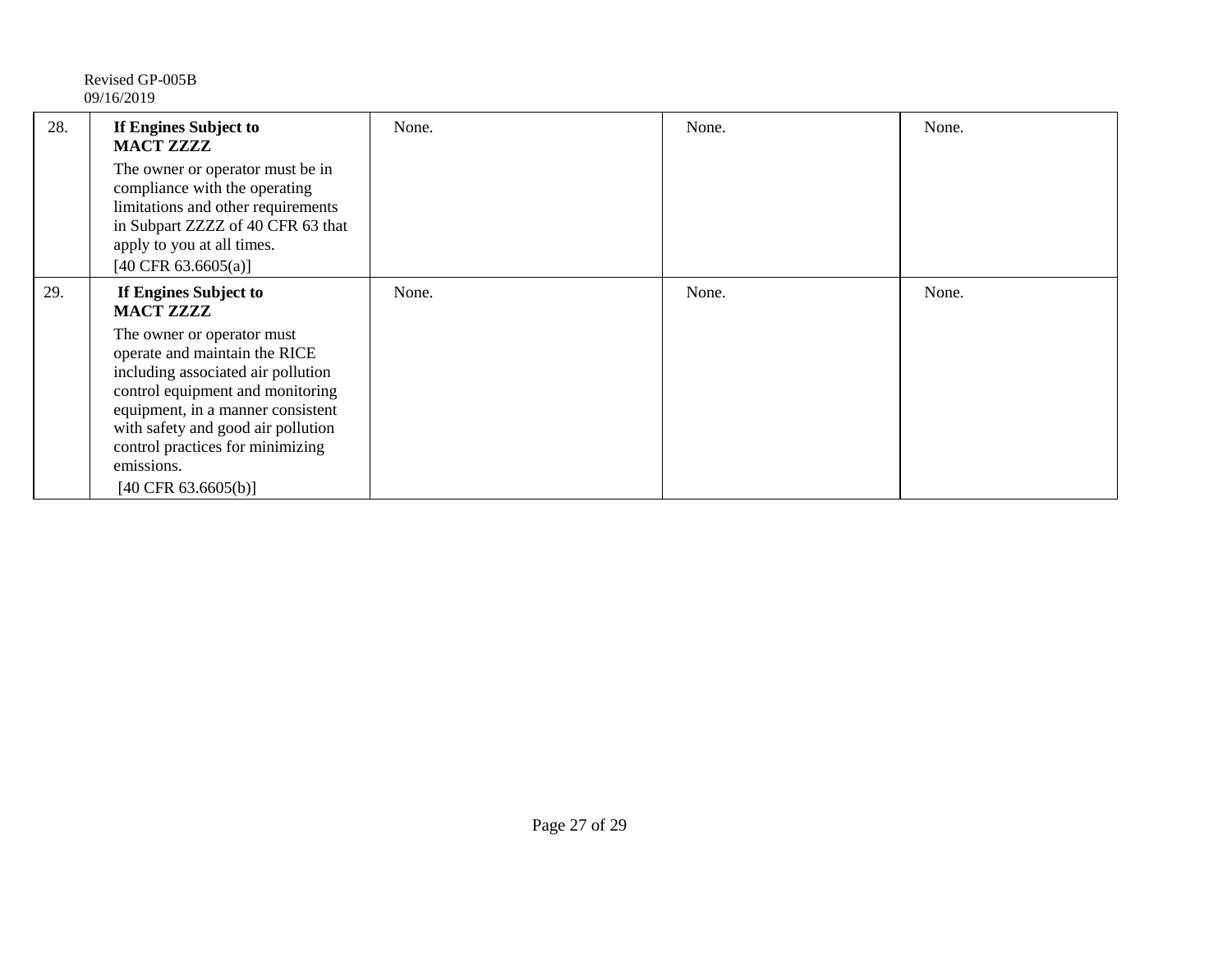| 30. | If Engines Subject to<br><b>MACT ZZZZ</b><br>The owner or operator must<br>operate and maintain the stationary<br>RICE and after-treatment control<br>device (if any) according to the<br>manufacturer's emission-related<br>written instructions, OR develop<br>your own maintenance plan which<br>must provide to the extent<br>practicable for the maintenance and<br>operation of the engine in a manner<br>consistent with good air pollution<br>control practice for minimizing<br>emissions.<br>[40 CFR 63.6625(e)] | None. | The owner or operator must<br>keep records of the<br>maintenance procedures for<br>the life of the equipment.<br>[40 CFR 63.6655(d)] | None. |
|-----|----------------------------------------------------------------------------------------------------------------------------------------------------------------------------------------------------------------------------------------------------------------------------------------------------------------------------------------------------------------------------------------------------------------------------------------------------------------------------------------------------------------------------|-------|--------------------------------------------------------------------------------------------------------------------------------------|-------|
| 31. | If Engines Subject to<br><b>MACT ZZZZ</b><br>The owner or operator must<br>minimize the engine's time spent at<br>idle during startup and minimize<br>the engine's startup time to a period<br>needed for appropriate and safe<br>loading of the engine, not to exceed<br>30 minutes.<br>$[40 \text{ CFR } 63.6625 \text{ (h)}]$                                                                                                                                                                                           | None. | None.                                                                                                                                | None. |
| 32. | If Engines Subject to<br><b>MACT ZZZZ</b><br>There is no time limit on the use of<br>emergency stationary RICE in<br>emergency situations.<br>[40 CFR 63.6640(f)1]                                                                                                                                                                                                                                                                                                                                                         | None. | None.                                                                                                                                | None. |